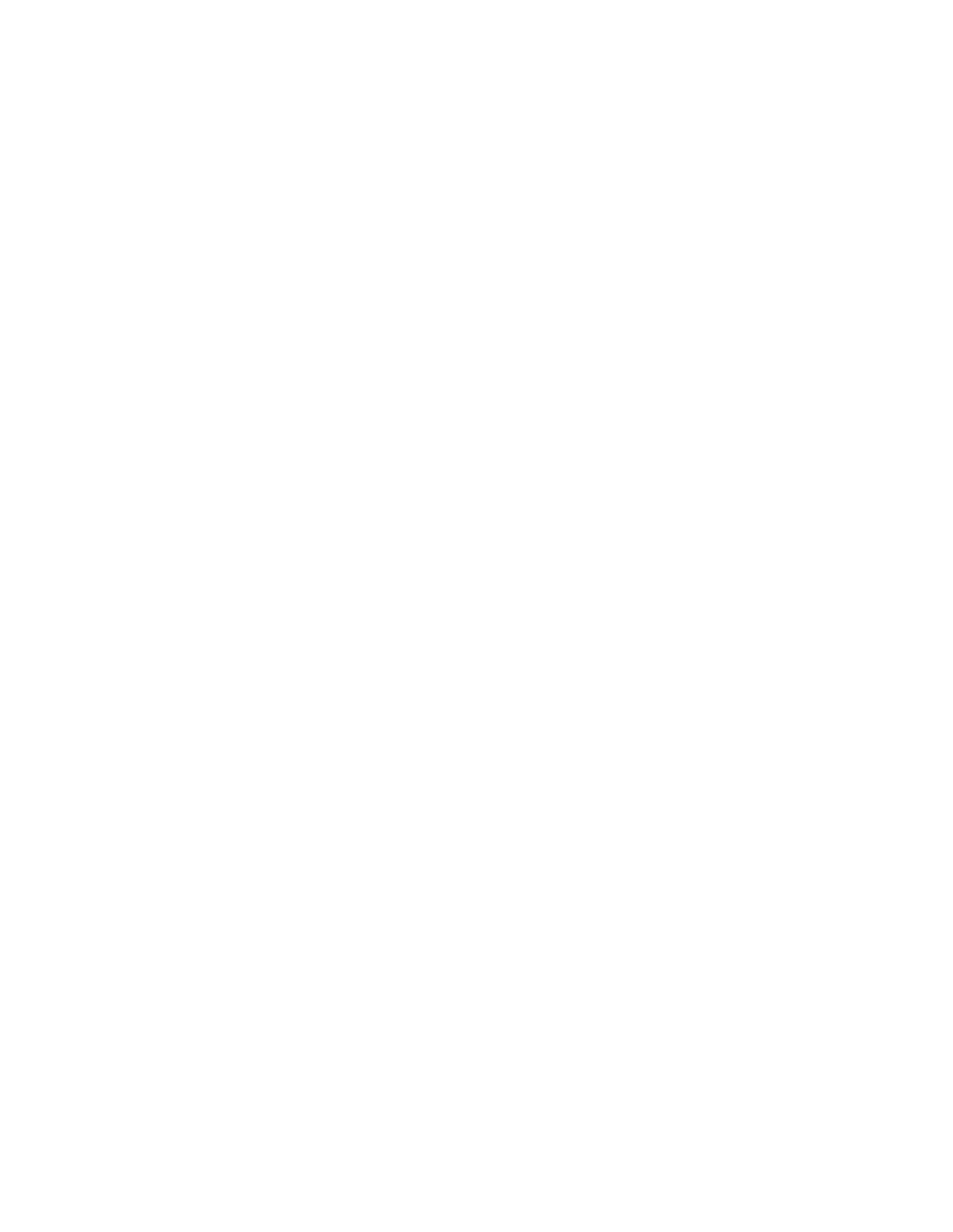# **TABLE OF CONTENTS**

| 1-3.06 SITE TOPOGRAPHIC AND HORIZONTAL CONTROL PLAN 10    |  |
|-----------------------------------------------------------|--|
| 1-3.07 TEMPORARY EROSION AND SEDIMENTATION CONTROL PLAN10 |  |
|                                                           |  |
|                                                           |  |
|                                                           |  |
|                                                           |  |
|                                                           |  |
|                                                           |  |
|                                                           |  |
|                                                           |  |
|                                                           |  |
|                                                           |  |
|                                                           |  |
|                                                           |  |
|                                                           |  |
|                                                           |  |
|                                                           |  |
|                                                           |  |
|                                                           |  |
|                                                           |  |
|                                                           |  |
|                                                           |  |
|                                                           |  |
| $CITY$ of an in $CTOY$                                    |  |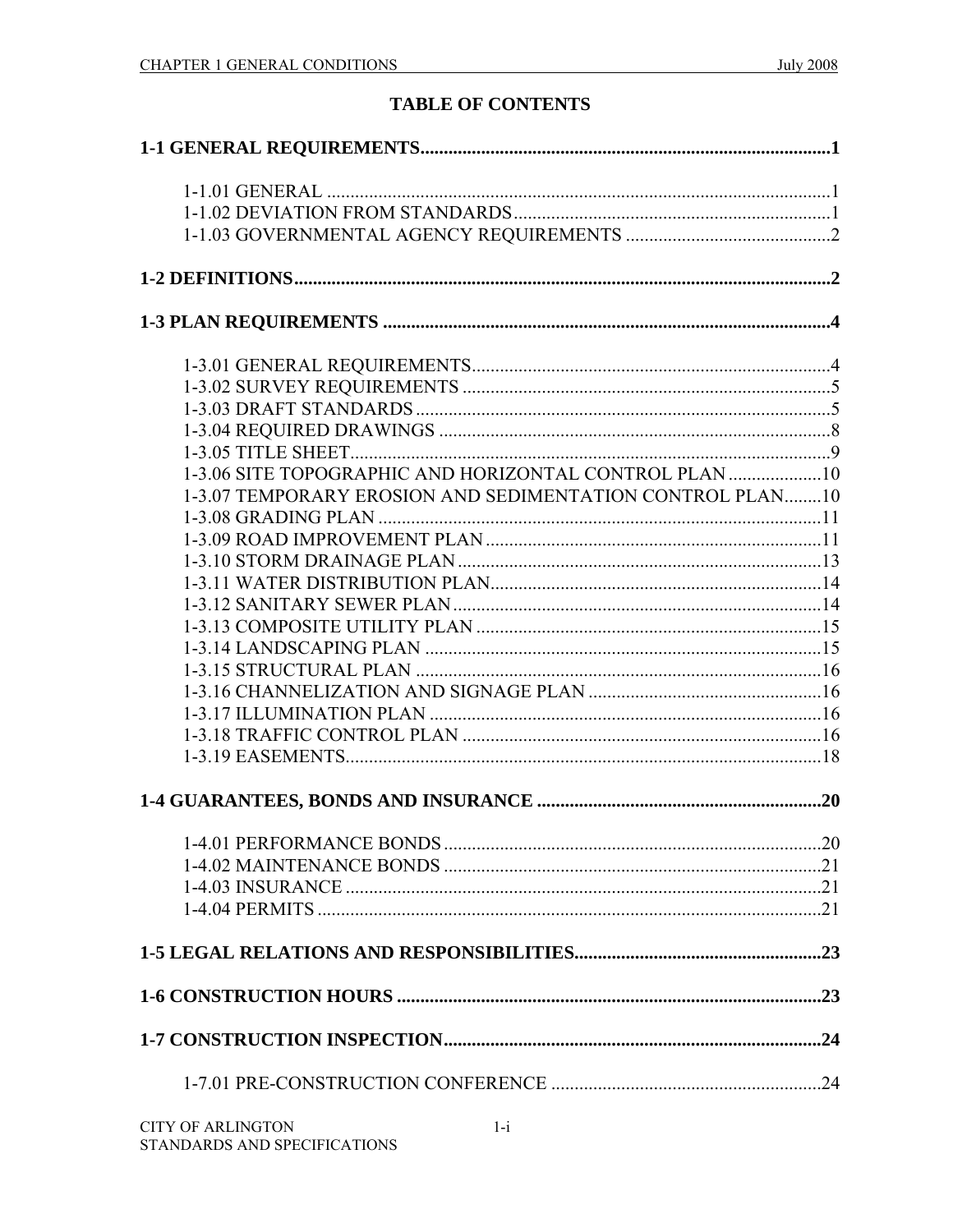| 24  |
|-----|
|     |
|     |
|     |
|     |
|     |
| 27  |
| .28 |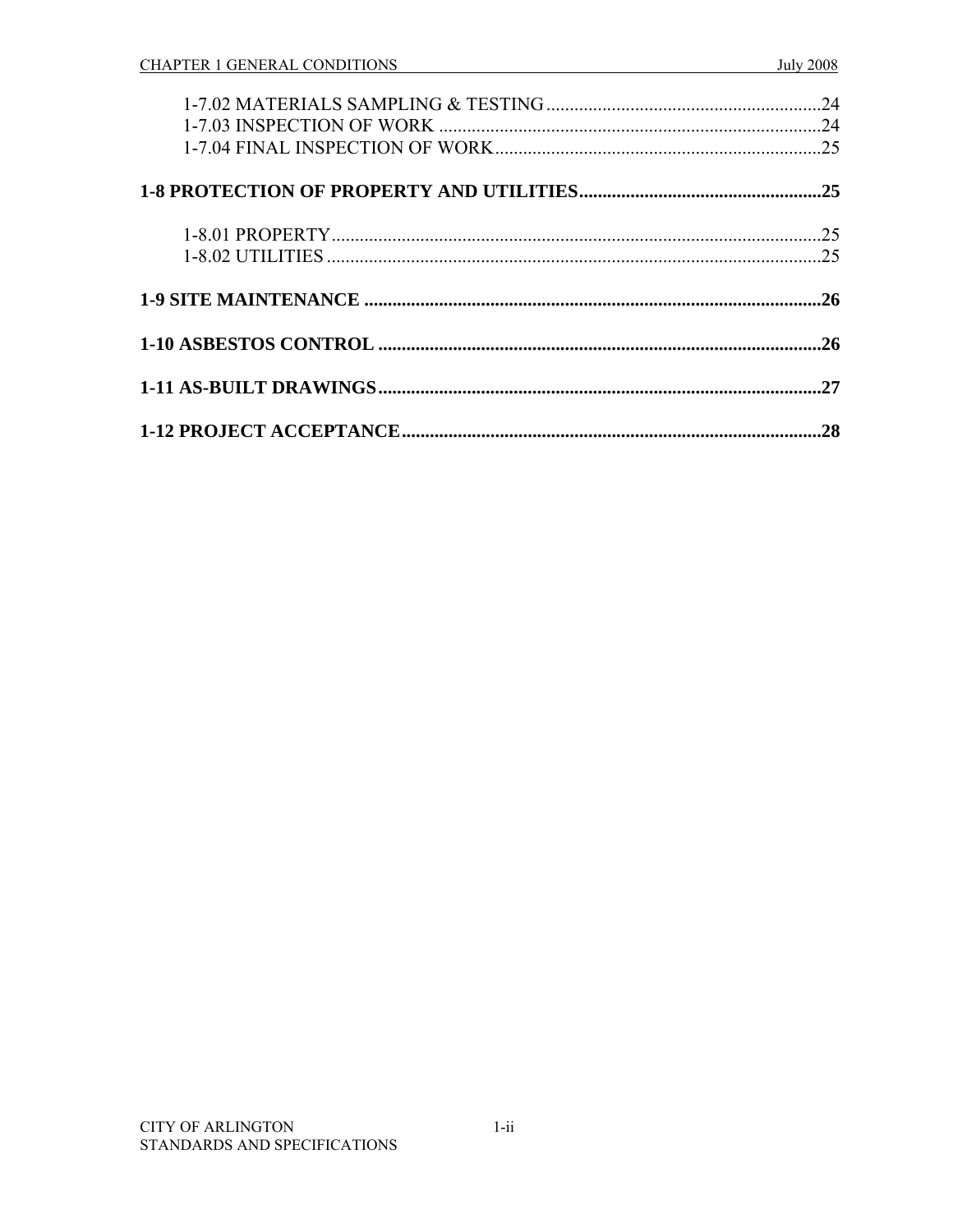# **1-1 GENERAL REQUIREMENTS**

#### **1-1.01 GENERAL**

The purpose of the City of Arlington Public Works Design and Construction Standards and Specifications (including City Standard Details) hereinafter referred to as the City Standards or these Standards is to provide minimum standards and guidelines for design and construction performed within the City of Arlington. This includes work in the public right-of-way or easements, and all other work performed pursuant to construction related permits issued by the City. No construction shall start without the City's approval of construction plans, prepared in accordance with these Standards, conditions of any land use permit issued by the City, developer agreement(s) for the property, and the Arlington Municipal Code (AMC). All construction shall conform to these Standards, the *WSDOT/APWA Standard Specifications*, and other applicable standards and regulations of the Federal, State, County, and the City. The City Engineer shall be the final authority in all matters related to design and construction.

These Standards are intended to represent the minimum design standards for public works construction in the City of Arlington. Compliance with these Standards does not relieve the Design Engineer of the responsibility to apply conservative and sound professional judgment to promote the health, safety, and welfare of the general public. The City of Arlington may, at its sole discretion due to special site conditions and/or environmental constraints, require more stringent requirements than would normally be required under these Standards.

Revisions to these Standards may be made periodically to make corrections, clarify procedures and to conform to municipal practice and new technology or State or Federal standards. The users shall ensure that they are using the latest edition of these Standards.

#### **1-1.02 DEVIATION FROM STANDARDS**

Permissible alternatives different from these Standards may be approved by the City Engineer upon review of evidence submitted by the Developer if such modifications are equal to or better than the requirements in these Standards, they are in the public interest, they are based upon sound engineering judgment, and the requirements for safety, function, appearance, and maintainability are fully met. Requests for proposed alternatives shall be submitted as soon as possible during the permit process to allow time for decision by the City. Requested alternatives must be reviewed and approved prior to construction. The City Engineer will make the decision as to whether a requested alternative will be considered as permissible.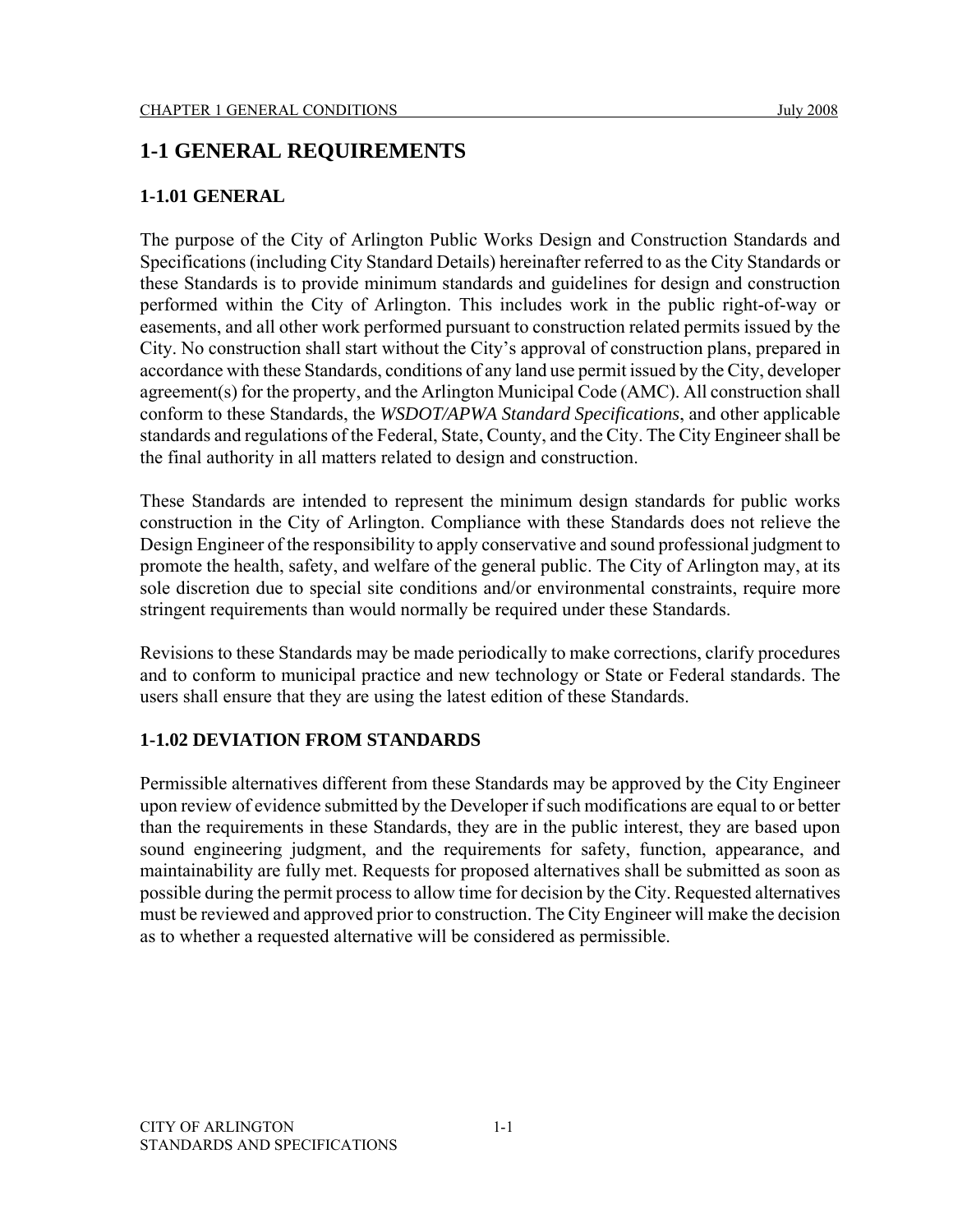#### **1-1.03 GOVERNMENTAL AGENCY REQUIREMENTS**

A project may involve dealing with the City of Arlington, City of Marysville, and/or Snohomish County. These jurisdictions may have different engineering standards.

If the project is located in the City of Arlington and served by Arlington water and sewer systems, the Design Engineer shall prepare complete site/civil plans including utilities in accordance with the standards of the City of Arlington and submit to the City of Arlington for review and approval.

If the project is located in the City of Arlington and served by Marysville water and sewer systems, the Design Engineer shall prepare site/civil plans in accordance with the *City of Arlington Standards*, and water and sewer plans in accordance with the City of Marysville Standards.

If the project is located in the City of Marysville or unincorporated Snohomish County and served by City of Arlington water and sewer systems, the Design Engineer shall prepare water and sewer plans in accordance with the Standards of the City of Arlington and submit to the City of Arlington for review and approval.

Copies of the site or utility plans from the other jurisdiction will need to be provided if applicable.

All construction within the City, County or State and their right-of-way shall be performed in accordance with the applicable standards and requirements and in accordance with the franchise agreements and/or permit requirements. The Contractor is responsible for determining these requirements prior to construction and meeting the requirements.

Where conflict exists between these Standards and the agency's requirements, the most stringent requirements shall take precedence.

# **1-2 DEFINITIONS**

**AMC** – The City of Arlington Municipal Code.

**Building Official** – City of Arlington Building Official or their designee.

**City** – The City of Arlington, Washington.

**City Attorney** – City of Arlington City Attorney

**City Engineer** – City of Arlington City Engineer or their designee.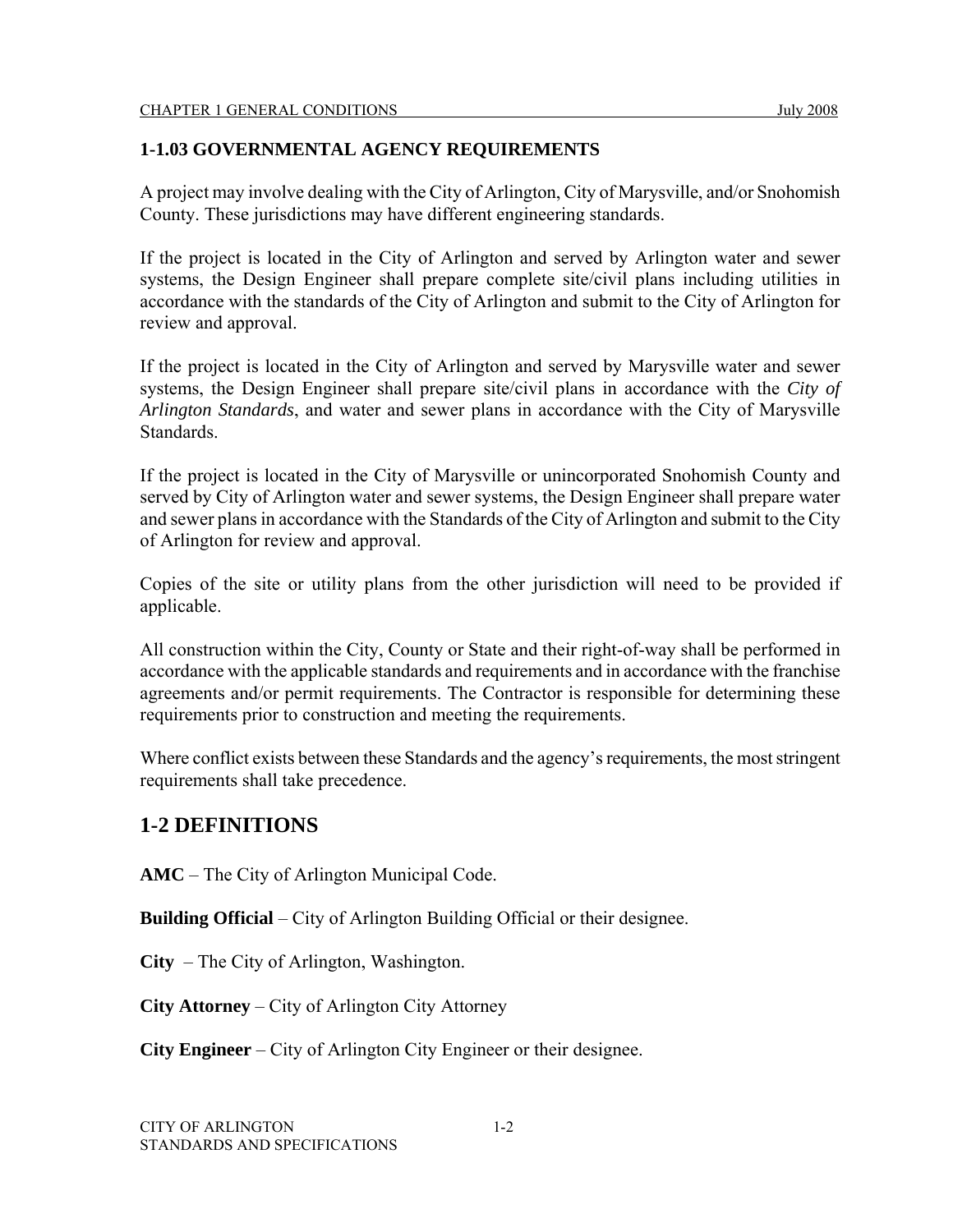**City Inspecto**r – An authorized representative of the City Engineer performing inspection and testing.

**City Standards or these Standards** – City of Arlington Public Works Design and Construction Standards and Specifications, latest edition.

**City Standard Details or Standard Details** – City of Arlington Standard Detail drawings, latest edition.

**Contractor** – The individual, firm, partnership, corporation, or joint venture entering into a contract with a Developer or the City to perform the work in accordance with these Standards. The term shall also include the Contractor's agents, employees and subcontractors.

**Developer** – The property owner or their agents/contractors who have made or intend to make an application to the City for a permit or approval for development.

**Developer's Engineer or Design Engineer** – The Professional Engineer or engineering firm entering into a contract with the Developer and representing the Developer to prepare construction documents and provide other engineering services. The term shall also include its employees and sub-consultants.

**Director of Community Development** – City of Arlington Director of the Department of Community Development.

**Director of Public Works –** City of Arlington Director of the Department of Public Works.

**DOE Stormwater Management Manual –** Department of Ecology Stormwater Management Manual for Western Washington, adopted edition by the City of Arlington.

**Fire Chief** – City of Arlington Fire Chief or their designee.

**Material or Materials** - These words shall be construed to embrace machinery, manufactured or fabricated articles, and natural substance to be furnished in connection with the Project.

**MUTCD** – Manual on Uniform Traffic Control Devices for Streets and Highways, published by U.S. Department of Transportation Federal Highway Administration, latest edition.

**Permit Center** – The City of Arlington Permit Center.

**Plans or Construction Plans** – Project drawings subject to City review and approval prior to construction that show the location, character and dimensions of the proposed work such as layouts, profiles, cross-sections, details, methods and general notes.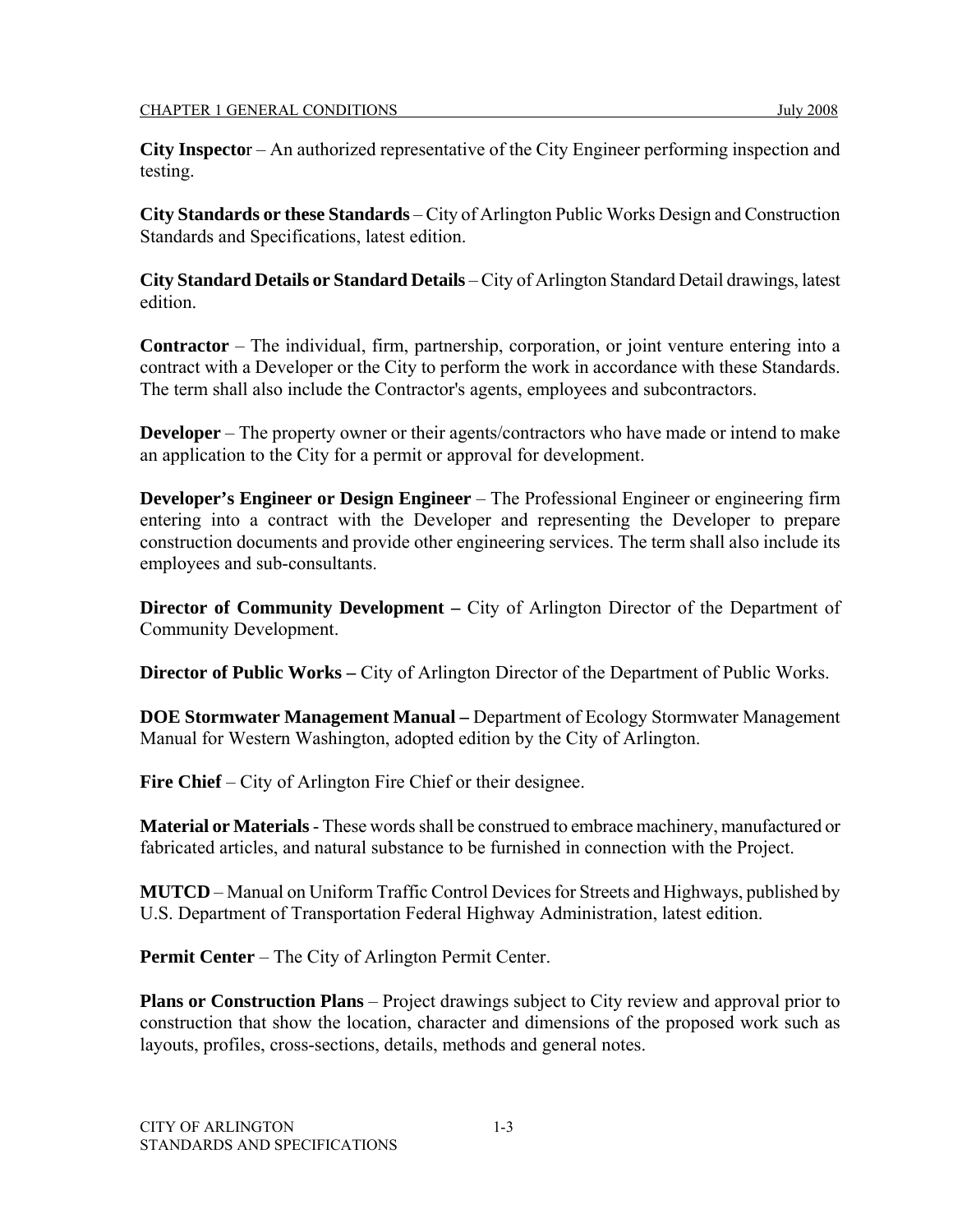**Project** – The structure or improvement to be constructed in whole or in part.

**PUD** – Snohomish County Public Utility District No. 1

**Words and Phrases** - Whenever the words, "as directed", "as required", "as permitted", or words of like effect are used, it shall be understood that the direction, requirement or permission of the City Engineer is intended. The words, "sufficient", "necessary", "proper", and the like shall mean sufficient, necessary or proper in the judgment of the City Engineer. The words, "approved", "acceptable", "satisfactory", or words of like import shall mean approved by, acceptable to, or to the satisfaction of the City Engineer.

**WSDOT -** Washington State Department of Transportation.

**WSDOT/APWA Standard Specifications** - Standard Specifications for Road, Bridge and Municipal Construction, latest English edition, Washington State Department of Transportation and the American Public Works Association, including all amendments.

# **1-3 PLAN REQUIREMENTS**

#### **1-3.01 GENERAL REQUIREMENTS**

Following these Standards for design will help ensure a timely review of the plans and keep review costs to a minimum. Non-standard plans may take longer time to review and increase the costs to the Developer. The City's decision to approve, reject or modify non-standard plans shall be based on the plans conforming to the City's Comprehensive Plans, meeting or exceeding the requirements of these Standards and the applicable codes, and not adversely affecting environmental quality, safety, operation or maintenance of the City's infrastructure.

If the project involves work within the City public right-of-way, or infrastructure to be conveyed to the City after completion, the City reserves the right to accept the Developer's Engineer, or to request that the Developer choose a different Design Engineer.

All construction plans submitted to the City for review must be stamped and signed by a Washington State licensed Professional Engineer (P.E.). All land boundary survey and legal descriptions must be stamped and signed by a licensed Professional Land Surveyor (P.L.S.). Asbuilt plans may be stamped and signed by a licensed P.E. or a P.L.S. Topographic survey data and mapping prepared specifically for a proposed project may be performed by the P.E. stamping the engineering plans as allowed by the Washington State Board of Registration for Professional Engineers and Professional Land Surveyors.

The Design Engineer is responsible for any errors and omissions in the plans. The Design Engineer shall provide adequate quality control before plans are submitted to the City for review.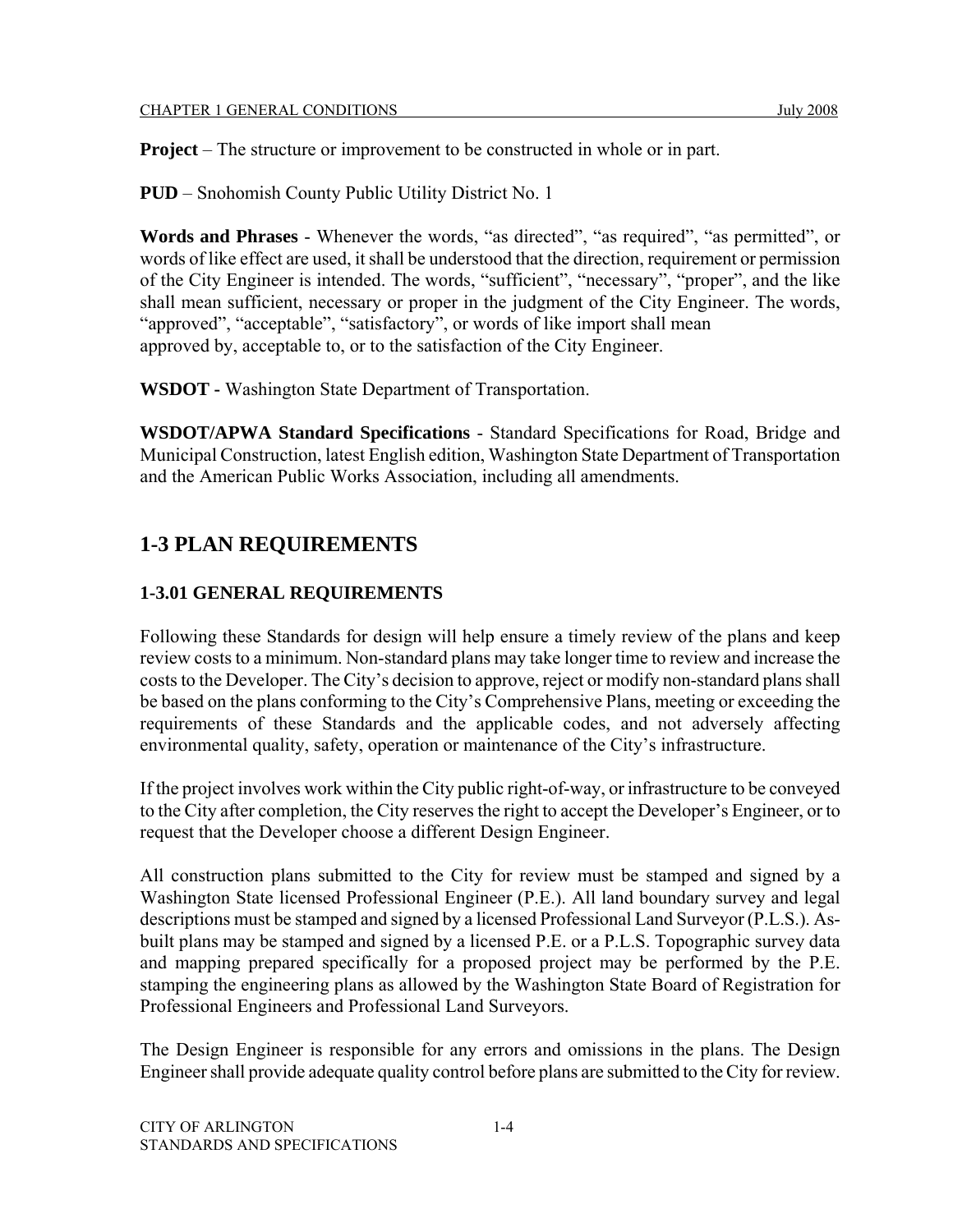#### CHAPTER 1 GENERAL CONDITIONS July 2008

The City's review is for conformance to the City's Standards. The City's review or approval of the plans does not relieve any of the Design Engineer's responsibility or liability imposed upon it by law or by contract.

At the City Engineer's sole discretion, the plans may be rejected if they are of poor quality, difficult to read, or contain a significant amount of errors and omissions.

The City's plan review, plan approval, and construction inspection do not relieve any of the Developer's responsibility to conform to the AMC and these Standards.

Site civil plans shall be valid for eighteen (18) months from the approval date. One six-month extension may be granted by the City Engineer if requested in writing by the applicant prior to original expiration date. If plans expire again, an additional fee shall be assessed to review the plans for compliance with the current Standards.

#### **1-3.02 SURVEY REQUIREMENTS**

Prior to design and construction, the Developer's Professional Engineer or Professional Land Surveyor shall arrange for underground utility locations to be marked on the ground, surveyed and included in the construction drawings. The Engineer/Surveyor shall also research available utility records for use during the design, permit and construction process. The Developer shall provide copies of recorded survey for the property, stamped and signed by a Professional Land Surveyor licensed in the State of Washington.

Use NAVD88 as vertical datum and NAD83 as horizontal datum

### **1-3.03 DRAFT STANDARDS**

- 1) Drafting Software Plans shall be prepared using AutoCAD™ Release 2000 or later. Hand drawn submittals (including corrections or alterations) and pasted pieces will not be accepted.
- 2) Symbols Use the standard Washington State Chapter of the APWA symbols as supplemented by current City Standard Details.
- 3) Standard Plan Sizes All site civil plans shall be on 22"×34" paper.
- 4) Type of Paper Construction plan should be on standard drafting paper. As-built plans shall be printed directly on Mylar to the same standards as the original plans. No hand correction, whiteout, or pasted pieces are allowed.
- 5) Ink and Screening Plans shall be black ink prints. Screen the base map which shows existing improvements.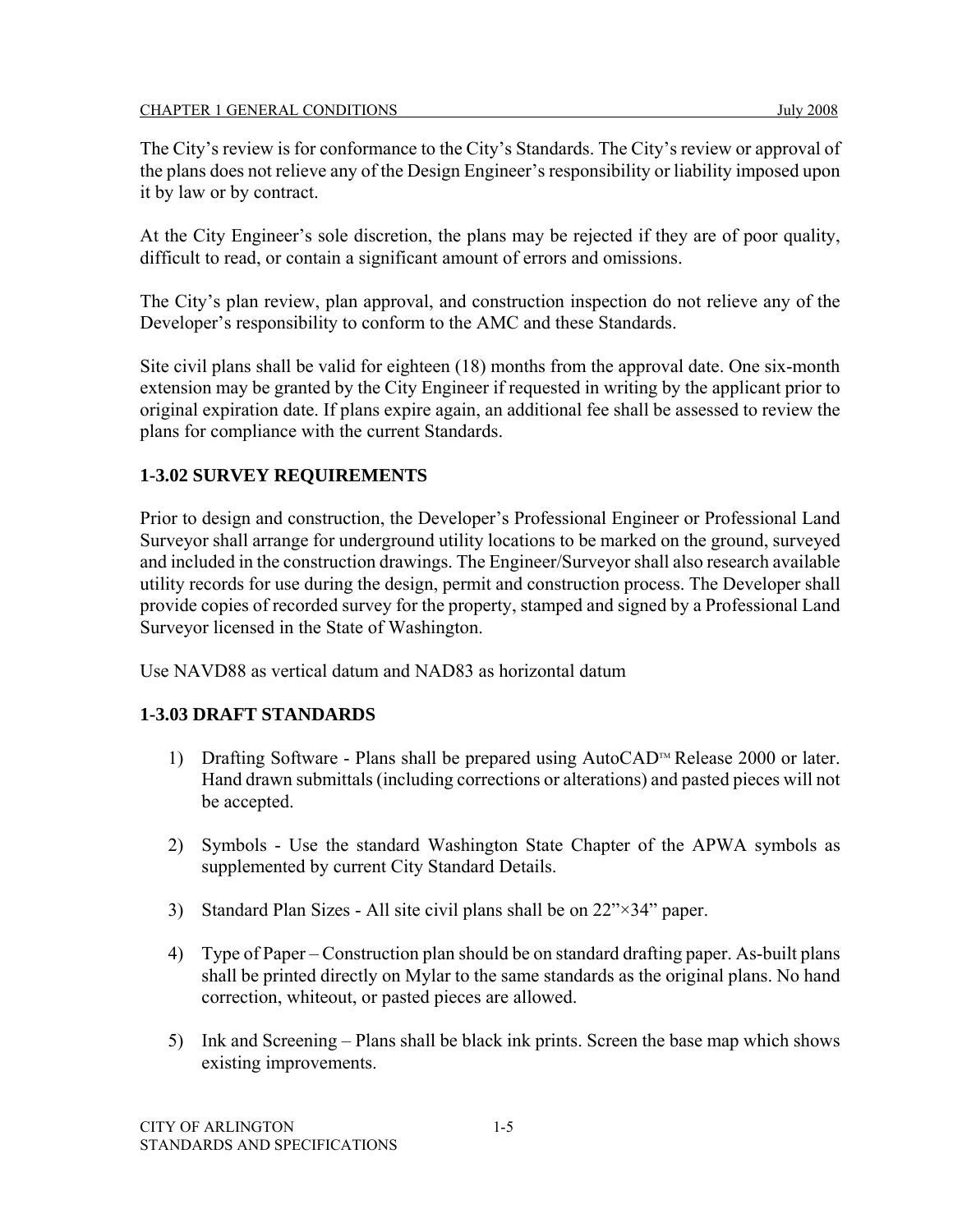- 6) All existing and proposed improvements shall be located and dimensioned with datum to City of Arlington survey monuments, monument lines or road centerlines. Dimensioning must be completed by stationing and offset from these control lines.
- 7) Monuments At least two (2) monuments shall be shown for each street in the plan view. Show coordinates (northing and easting) and descriptions for each monument, bearings and distances between monuments for each road.
- 8) Bench Marks Show locations and elevations of permanent and temporary bench marks to be used for vertical control during construction.
- 9) Stationing Stationing on plan and profile shall proceed from left to right or from bottom to top if possible.
- 10) Plans shall be prepared with all utilities, existing and proposed, shown on all sets of plans. For example, on the water plans, the sanitary sewer and storm drain shall be shown half toned with the water portions being heavily highlighted.
- 11) Plan/Profile All site civil plans for road improvements and utility systems shall be prepared in a plan/profile format. Drawings shall be laid out in a logical order for easy understanding. Plans will not be approved if the layout is considered confusing. It is advisable to discuss plan layout for a large project at the pre-design meeting. The plan view and profile for the same segment of work shall be shown on the same plan sheet. The profile shall be located and oriented directly below the plan view whenever possible. Plans and profiles may be shown on separate sheets with prior approval by the City Engineer.
- 12) Scale Indicate scales in the drawing area and title block on each sheet, utilizing a consistent format. Bar scales shall be used in drawing areas for plan reproduction integrity. The horizontal scale for plan and profile sheets shall be  $1'' = 10'$ ,  $1'' = 20'$ , or  $1" = 30'$ . Drawings at horizontal scales of  $1" = 40'$  or  $1" = 50'$  may be used for simple utility plans if approved by the City. The vertical scale for profiles shall be  $1" = 5'$  (or 1"=10' for steep slopes). Architectural scales will not be accepted.
- 13) Match-lines Match lines with matched station and sheet number shall be provided where the plan is drawn on two or more sheets. Where the plan is shown on three or more sheets, include a total site plan index map at scale  $1" = 100'$  or  $1" = 200'$  to cross reference the portions of the project with their corresponding plan sheet location.
- 14) Plan View Information The plan view shall indicate and identify all existing and proposed buildings, structures, utilities (water, sewer, storm drain, power, phone, gas, fiber optics and cable TV), road/street, right-of-way, easements, curbs, gutters, driveways, sidewalks, planters, streams, wetlands, mailboxes, traffic signs, street lighting poles, power poles, topographic data, and other known physical features within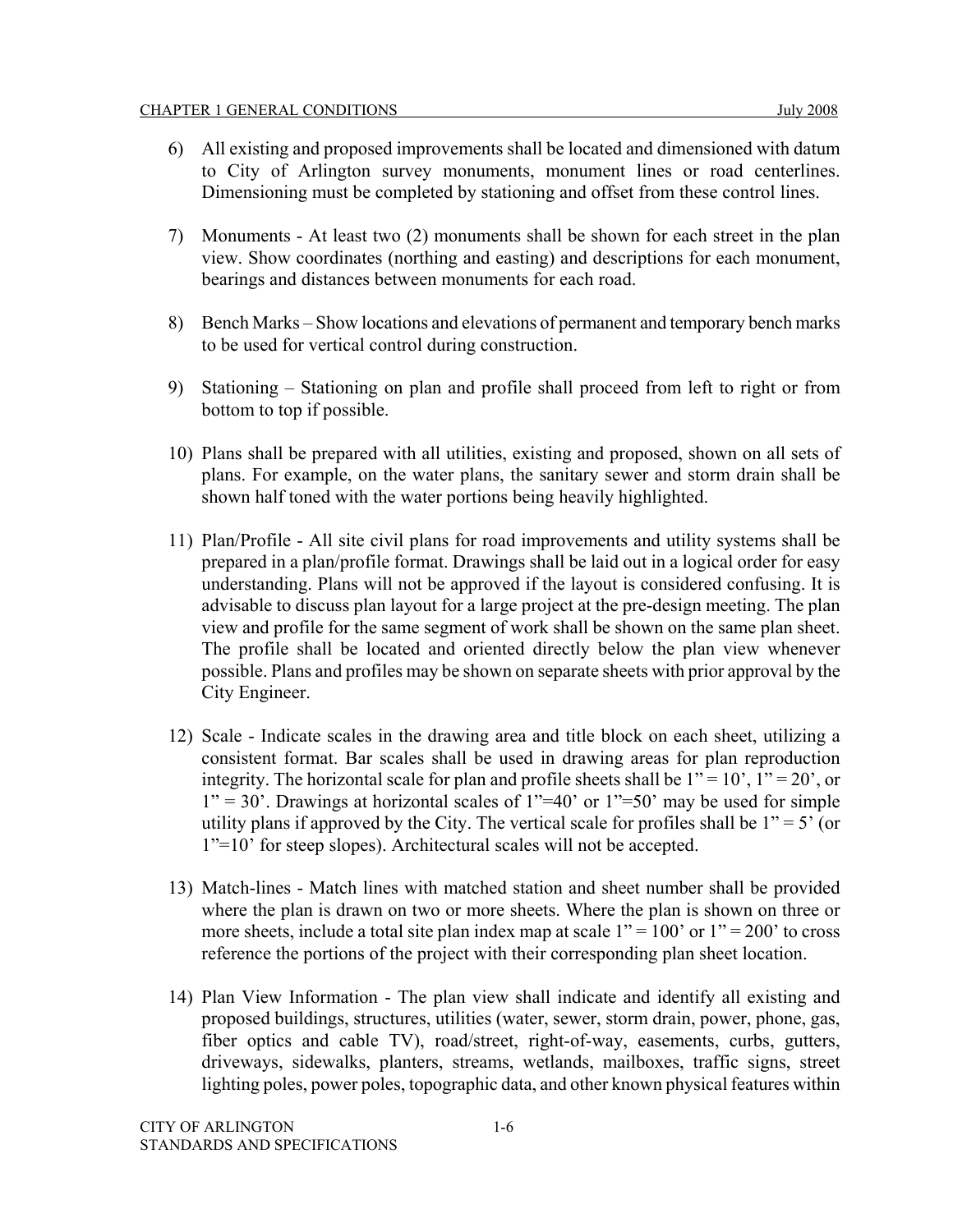the project area, which may affect the design and construction of the project. Pipes greater than 12 inches in diameter may be drawn in its actual width depending on the scale. Existing or proposed wells and septic systems within 100 feet from the property must be shown on the plans.

- 15) Profile Information Profiles shall accurately show existing and finished grades. All existing and proposed utilities shall be shown. Each utility crossing shall be accurately depicted or a calculated clearance shall be shown. All physical characteristics of the utilities shall be shown true to scale. This shall include, but is not limited to, waterline deflection, fittings, valves, fire hydrants, blow-offs, air valves, pipe length/diameter/material, pipe slope, stormwater catch basin inverts, sewer manhole inverts, etc.
- 16) Division/Phase Lines All division or phase lines shall be indicated showing proposed limits of construction.
- 17) Whenever possible, use notes specifying City Standard Detail numbers for common items such as catch basins, manholes, fire hydrant assemblies, water services, blow-offs, air/vacuum valves, etc.
- 18) Show the existing and proposed right-of-way and channelization of all roads that front the proposed development. Show contours, road improvements, including all curb cuts within two hundred (200) feet of the subject property, on both the adjacent properties and the properties across the road that front the proposed development.
- 19) Show complete data for the curb radii, utility locations (proposed and existing), curb elevations, road stationing, road widths, existing adjacent improvements, elevations of existing road improvements, utilities, etc.
- 20) Existing and proposed topography contours shall cover the entire site and minimum of thirty (30) feet beyond the site boundary, existing topography should be screened. Topography contours shall be shown at 2-foot intervals (5-foot intervals for slopes greater than 15% and 10-foot intervals for slopes greater than 30%). Elevations shall be labeled at a maximum of 10-foot intervals.
- 21) Right-of-Way, Easement, and Property Data Show and clearly label property lines (with distances and bearings), lot numbers, plat names, right-of-way lines, road names, sensitive areas and set backs, and all existing easements with their recording numbers, and proposed easements.
- 22) Road Names Official road names provided by the Building Official in the project shall be used if known. Otherwise, name road by letters (such as Street A, Road B, Tract C, etc.) in construction plans. Official road names shall be included in as-built plans. If the road is private, it shall be identified as such.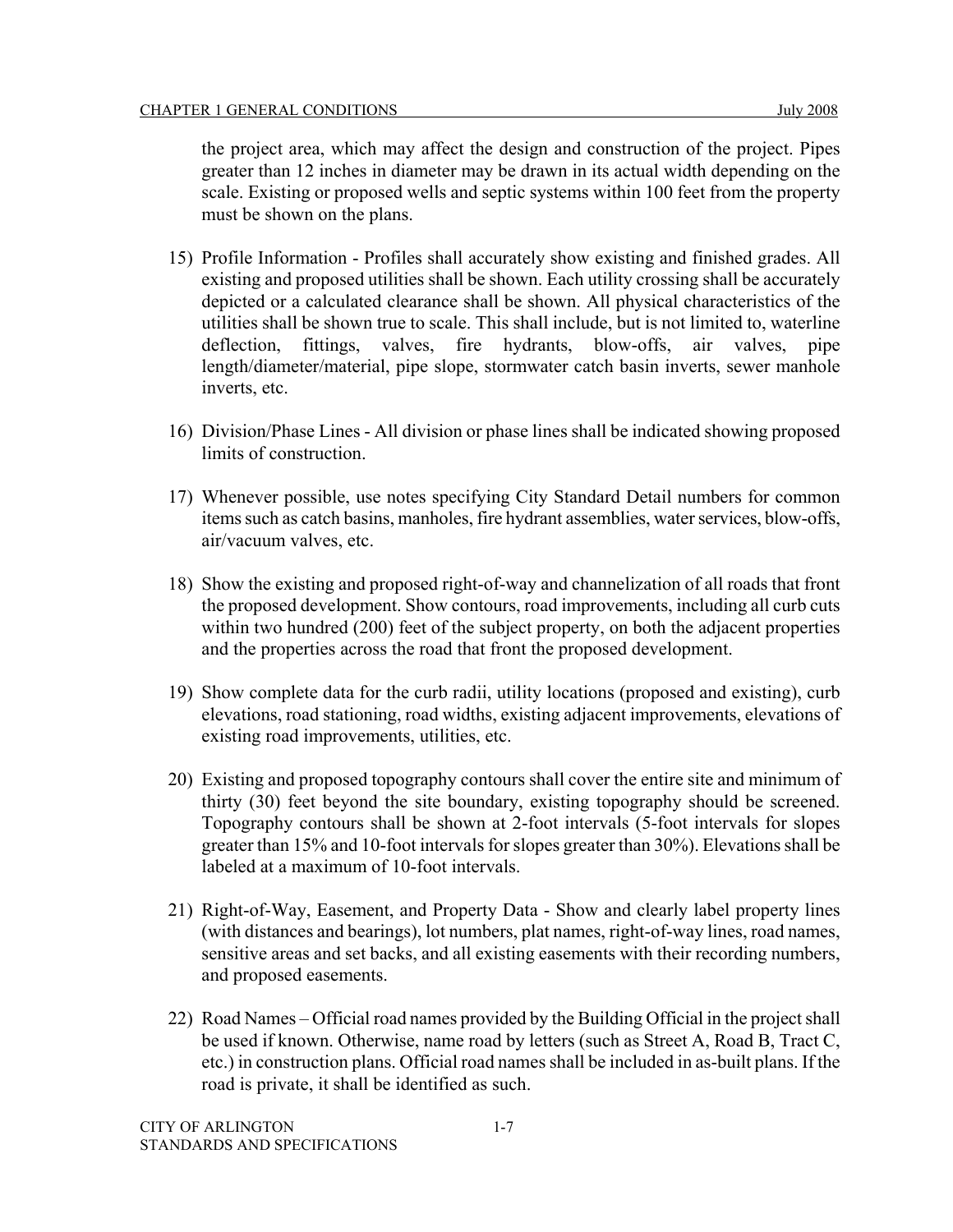23) Engineer Stamp – Plans shall be prepared by a Professional Engineer with current registration in the State of Washington. All plan sheets submitted to the City for review shall be stamped, signed and dated by the Professional Engineer. If all the details shown in a construction detail sheet are the City Standard Details, the Engineer may include a note:

**"BY STAMPING AND SIGNING THIS PLAN SHEET, I CERTIFY THAT ALL THE DETAILS SHOWN HEREIN ARE CITY OF ARLINGTON STANDARD DETAILS CURRENT AS OF THE DATE OF SIGNATURE AND THEY ARE NOT ALTERED OR EDITED BY ME OR ANYONE ELSE TO THE BEST OF MY KNOWLEDGE".** 

#### **1-3.04 REQUIRED DRAWINGS**

The number of plan sets specified on the applicable intake checklist and 2 copies of the Storm Drainage Report and Geotechnical Report (if applicable) are required at the time of site civil plan submittal. Generally the following items shall be included in the plan set. Additional elements may be required depending on project requirements:

- 1) Title Sheet.
- 2) Site Topographic and Horizontal Control Plan.
- 3) Temporary Erosion and Sedimentation Control Plan.
- 4) Grading Plan (separate cross-sections are required for all proposed road construction. Distance between cross section locations shall be typically 50 feet on stations or as determined by the City, based on site topography).
- 5) Road Improvement Plan.
- 6) Storm Drainage Plan (may be combined with Road Improvement Plan).
- 7) Water Distribution Plan.
- 8) Sanitary Sewer Plan (may be combined with water plan).
- 9) Composite Utility Plan.
- 10) Landscaping Plan.
- 11) Structural Plan.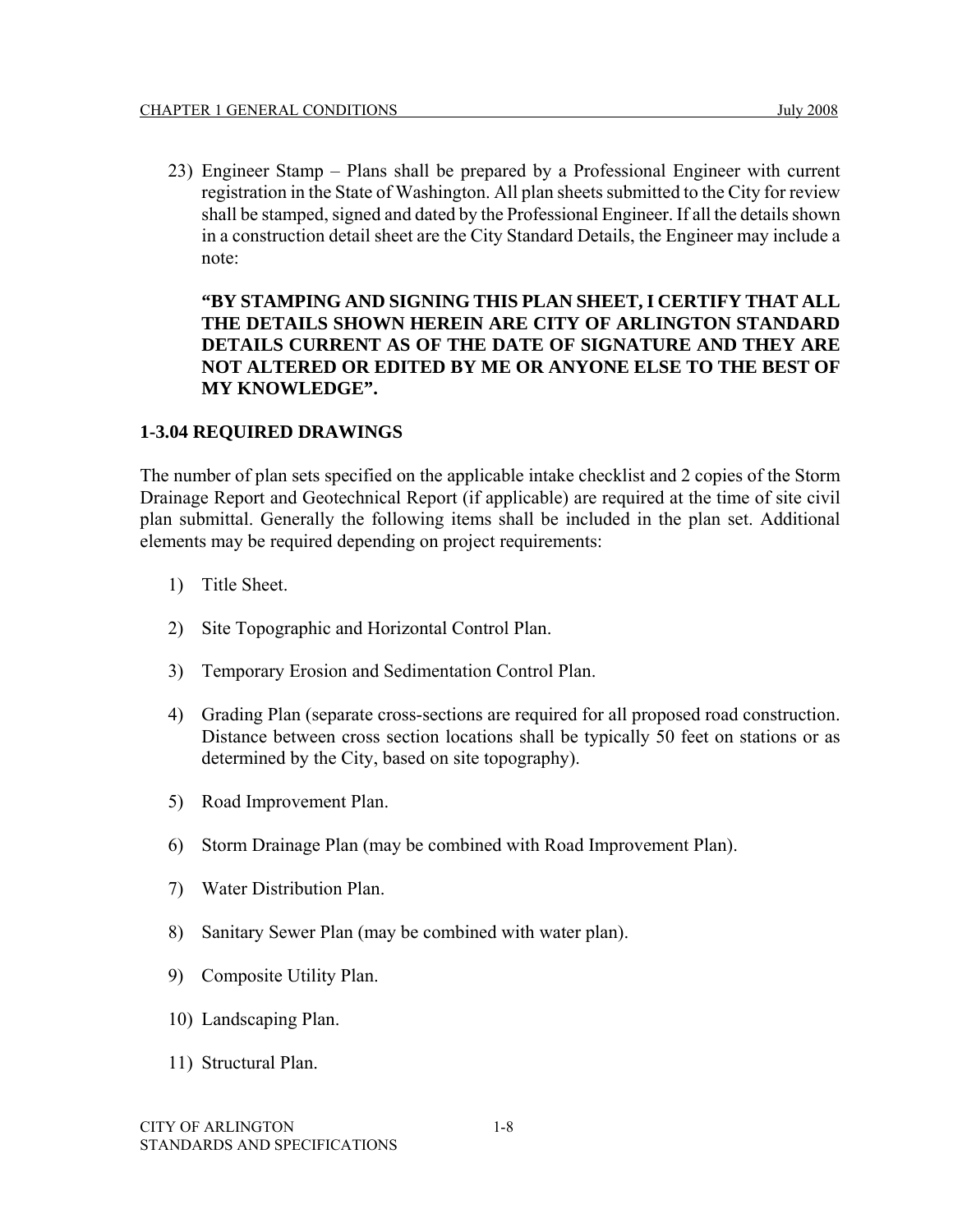- 12) Channelization and Signage Plan.
- 13) Illumination Plan.
- 14) Traffic Control Plan.
- 15) Details and Specifications for the above improvements, including duplicate copies of all standard drawings referenced on the plan and in the notes.

#### **1-3.05 TITLE SHEET**

The use of standard title sheets and title blocks developed by the City are strongly recommended. These files in AutoCAD™ format are available on the City's web site at HTTP://WWW.CI.ARLINGTON.WA.US/.

A summary of quantities for all work within the public right-of-way or in easements granted to the City shall be listed on the title sheet or on the first sheet of all plans. The following list can be used as a guideline for the items to be listed but is to be supplemented as necessary for a particular project.

| ITEM                                                   | <b>QUANTITY</b> | <b>UNIT</b>        |
|--------------------------------------------------------|-----------------|--------------------|
| New Impervious Area (list both public $\&$<br>private) |                 | <b>SQUARE FEET</b> |
| Ductile Iron Water Main (Size)                         |                 | <b>LINEAR FEET</b> |
| <b>Fire Hydrant Assemblies</b>                         |                 | <b>EACH</b>        |
| Gate Valves (Size)                                     |                 | <b>EACH</b>        |
| Water Main Blow-Offs                                   |                 | <b>EACH</b>        |
| Water Main Air/Vacuum Valves                           |                 | <b>EACH</b>        |
| <b>Residential Water Services</b>                      |                 | <b>EACH</b>        |
| Non-Residential Water Services $(\leq 2)$              |                 | <b>EACH</b>        |
| Non-Residential Water Services ( $\geq$ 3")            |                 | <b>EACH</b>        |
| PVC, HDPE or DIP Sewer Main (Size)                     |                 | <b>LINEAR FEET</b> |
| Sewer Manholes (Type)                                  |                 | <b>EACH</b>        |
| Side Sewer (Size)                                      |                 | <b>EACH</b>        |
| Storm Drain Pipe (Size)                                |                 | <b>LINEAR FEET</b> |
| Catch Basins (Type)                                    |                 | <b>EACH</b>        |
| Storm Drain Manholes (Size)                            |                 | <b>EACH</b>        |

#### *Table 1-1 Summary of Quantities*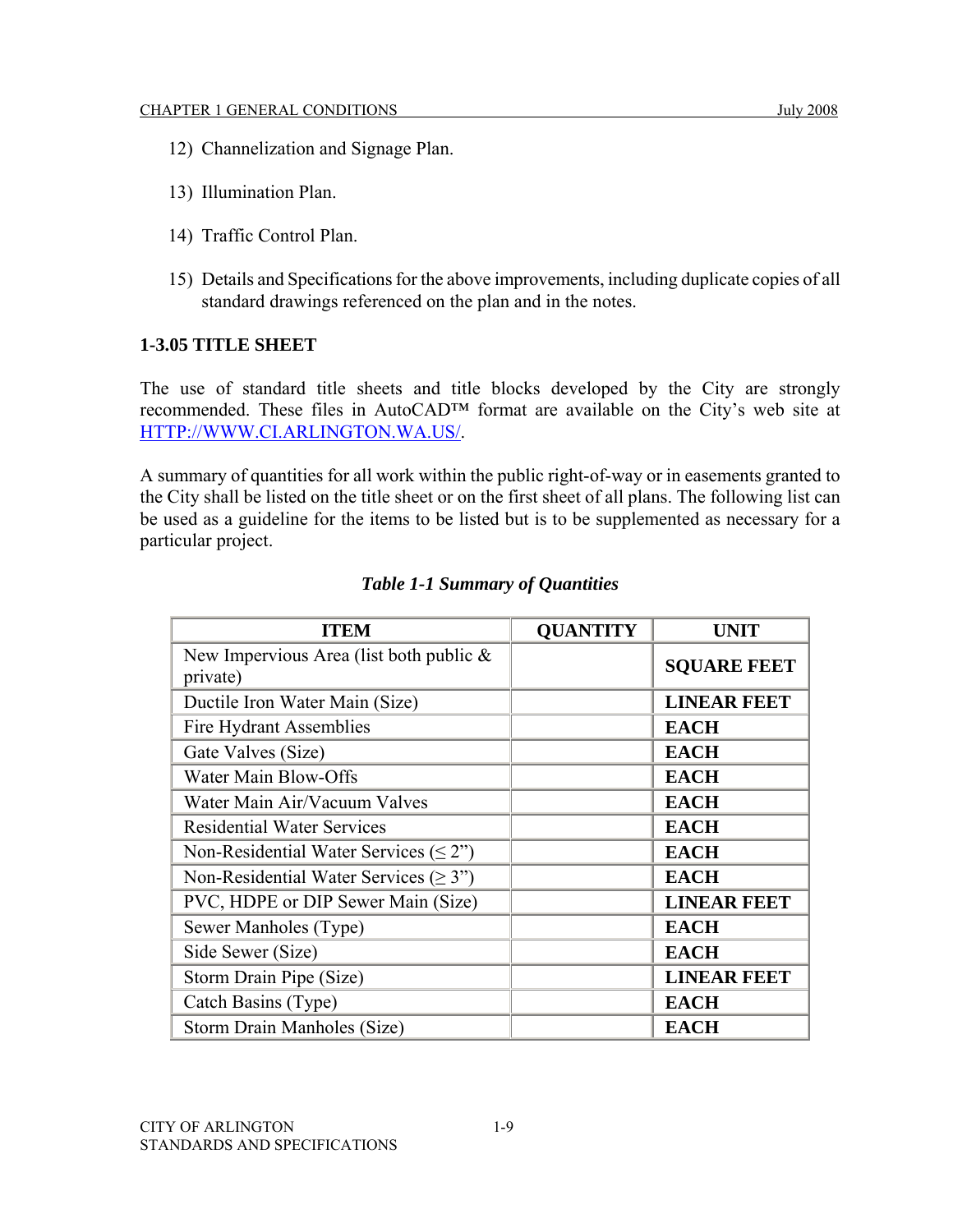#### **1-3.06 SITE TOPOGRAPHIC AND HORIZONTAL CONTROL PLAN**

Show all existing underground, surface improvements and topography in proximity to the project. The information must be shown for the full width of the right-of-way or the easement and for a sufficient distance on either side of the right-of-way or easement to show possible impacts on adjacent properties and/or the relationship to related facilities (typically 200 feet). Show adjacent property owners, tax parcel numbers, lot numbers, and name of plat or development.

Information on existing surface and underground City of Arlington utilities may be obtained from the Public Works Department. Other utility information may be obtained from the respective utility owners (i.e. Snohomish County PUD, Verizon, Comcast, Olympic Pipe Line Company. Puget Sound Energy, City of Marysville, etc.).

Stationing shall be provided on all centerlines and reference lines. All intersecting road centerlines, utility crossings, right-of-way lines, property lines, railroad crossings, drainage structures, signal and light poles shall be referenced by station and offset. Curve data shall be provided for roadway centerline and right-of-way curves. All PC's, PT's, PRC's, PCC's and AP's shall be stationed and offset.

#### **1-3.07 TEMPORARY EROSION AND SEDIMENTATION CONTROL PLAN**

The temporary erosion and sediment control (TESC) plan shall show the following:

- 1) Existing and proposed topography.
- 2) Clearing limits and silt fence.
- 3) Location and details for construction entrance.
- 4) Specify the construction sequence.
- 5) Provisions for perimeter runoff control at property boundaries.
- 6) Show all cut and fill slopes.
- 7) Provide all necessary details to illustrate the intent of the TESC plan.
- 8) Show interim catch basin sedimentation protection.
- 9) Show all drainage pipes and ditches. Include pipe inverts, minimum slopes and cover, and ditch grades and dimensioning.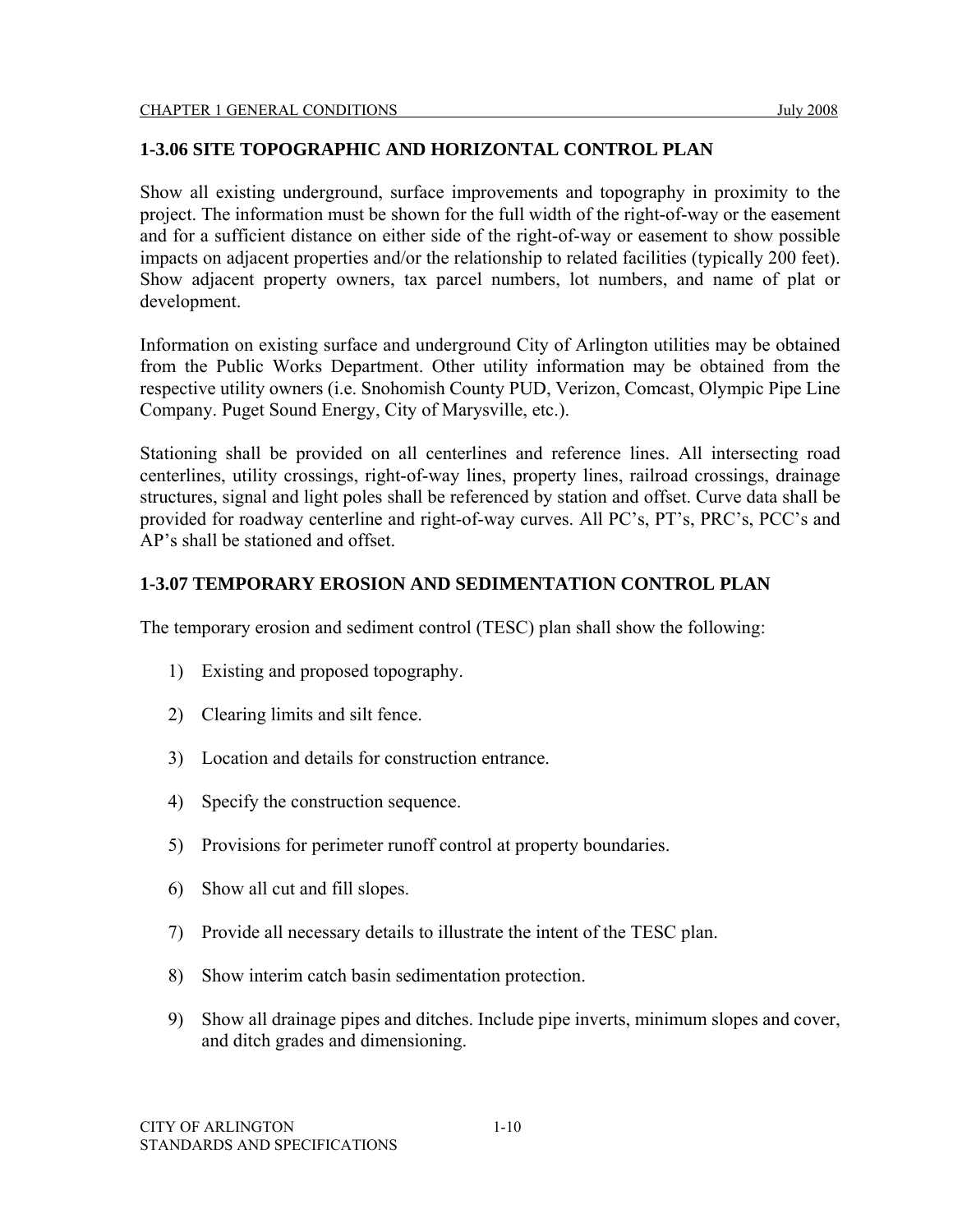- 10) Specify areas to receive special treatment such as jute matting, rock lining, sod, mulching and seeding.
- 11) Provide all necessary dimensioning and details for sediment traps, berms, pond storage, pond outlet structure, filtering devices, inlet/outlet stabilization techniques, control/restrictor devices, rock check dams, silt fences, pond inlet baffles, and other design elements.
- 12) In addition, the plan shall comply with the regulations listed in the *DOE Stormwater Management Manual*.

### **1-3.08 GRADING PLAN**

The site grading work shall show all existing and proposed contours, and may be incorporated or combined with the Road Improvement Plan.

Provide road cross-sections at maximum 50 foot intervals and major topographical features (closer spacing may be required based on conditions) to ensure that proposed improvements will correspond with existing conditions, and with AMC requirements for improvements. Provide spot elevations at centerline of roadway, edge of existing asphalt, and face of proposed curb. Show retaining walls and elevations at the top and base of retaining walls at fifty (50) feet intervals with a minimum of two (2) call-outs per wall. Provide quantities of the cut and fill.

Show the location of rockeries and include section details for rockeries in grading plans.

#### **1-3.09 ROAD IMPROVEMENT PLAN**

Roadway Improvements include but are not limited to paving, curbs, gutters, sidewalks, planter strips, driveways, curb ramps, storm drainage structures, street lighting, traffic signals, traffic signs, channelization and landscaping plans.

- 1) Establish a base line or centerline adequately dimensioned from at least 2 known reference points or monuments approved by the City.
- 2) Adequately dimension all improvements off of the established base line or centerline.
- 3) All plans shall be stationed, with true point of origin for stationing dimensioned from monument. If 0+00 stationing point does not coincide with the monument, tie in with station equation.
- 4) When possible, road improvements in the right-of-way should have profile drawing beneath plan view.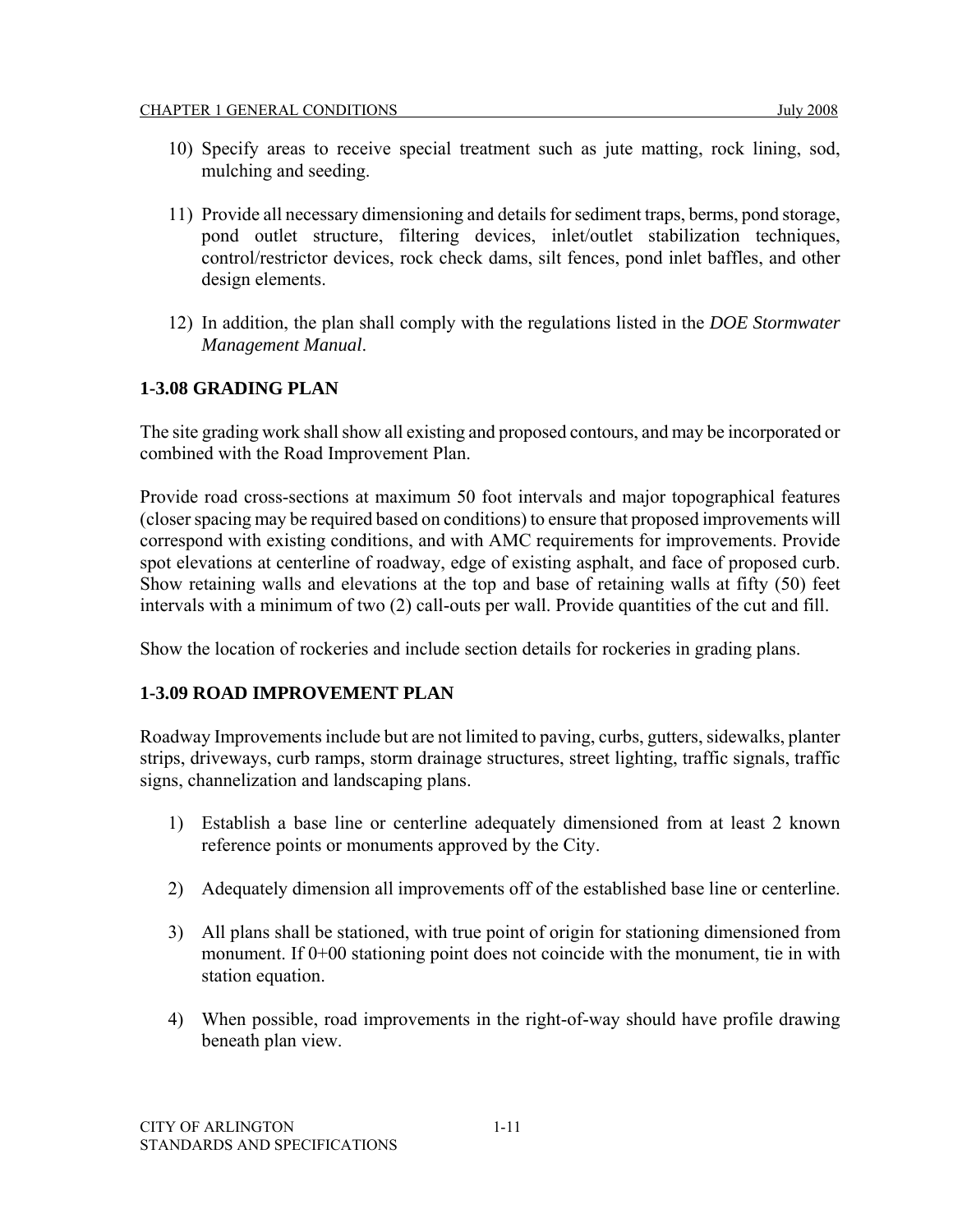- 5) Provide adequate information on roadway geometry, including PC, PT, PRC, PCC, AP, radius, curve angle, tangent length, curve length and all other information required to adequately establish the geometry. Provide adequate information on roadway profile, including vertical curve approach grades, length of vertical curve and all other information required to adequately establish the profile.
- 6) Provide spot elevations and slope call-outs where improvements abut with existing pavement. Show top of curb elevation at suitable intervals along curb line, and all break in grades. If the plan is separate from the profile, show top of curb elevation at all curb returns at intersections and at the back of cul-de-sacs.
- 7) Provide profile drawings for all private roads and for driveways with slope exceeding 5%.
- 8) Show bearings for all proposed roadway alignments.
- 9) Clearly label existing and proposed right-of-way and dimensions.
- 10) Show all existing and proposed easements as required on plans.
- 11) Show the mailbox locations and details in the road plan, channelization, signage plan, or landscaping plan. These drawings shall be reviewed and approved by the U.S. Postmaster (Arlington Station) before installation.

A "Driveway Schedule" shall be provided for a proposal with 3 or more proposed access points. The schedule shall list all of the driveways, both residential and commercial being constructed and shall include the following information pertaining to each driveway, in tabular form:

- 1) Location of driveway.
- 2) Width.
- 3) Length.
- 4) Surface type.
- 5) Profile grade (drawing maybe required).
- 6) Separation distance on either side of a driveway to nearby driveways or intersections.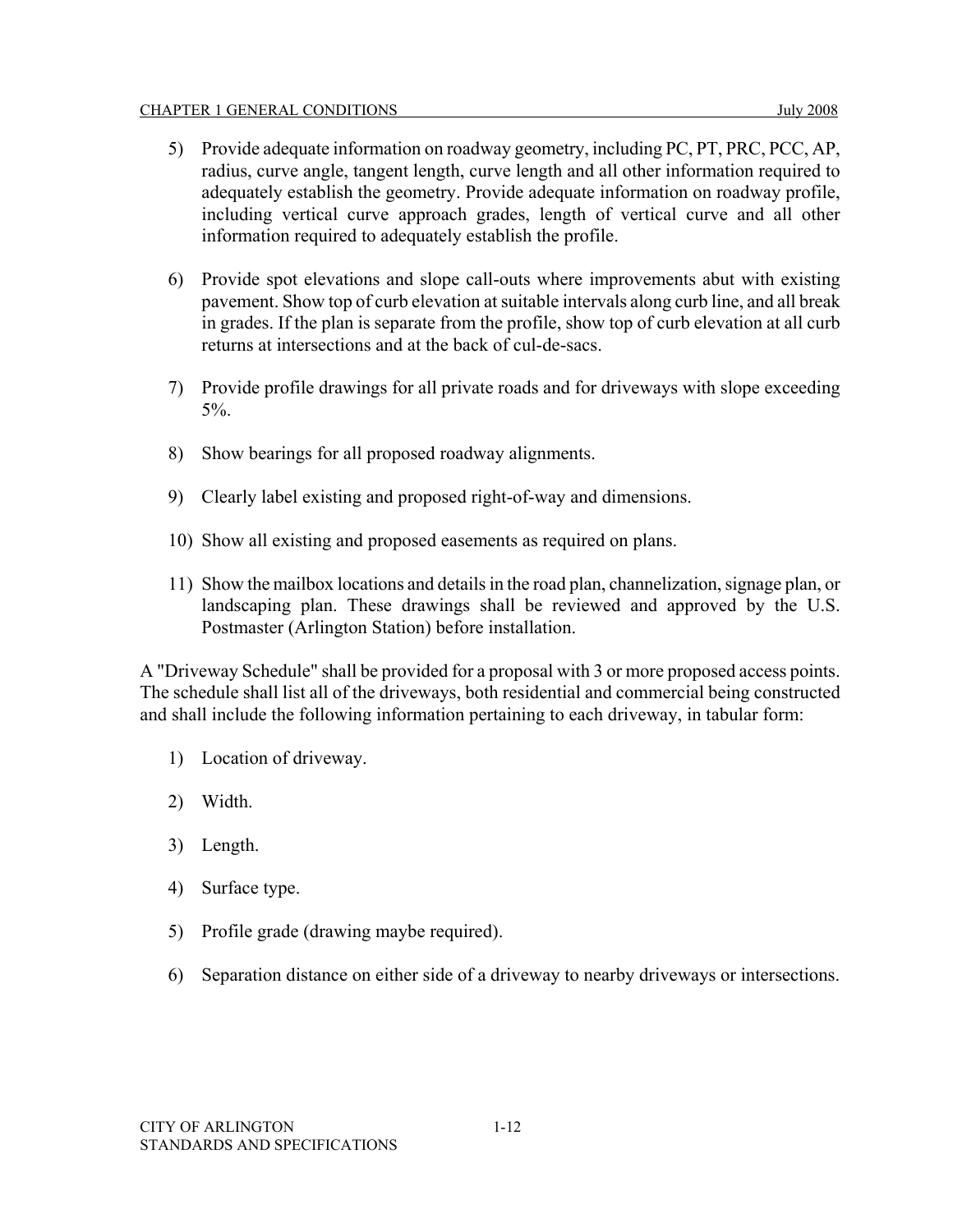#### **1-3.10 STORM DRAINAGE PLAN**

Use plans and profiles to show storm drainage facilities.

- 1) Label sequential number, type, size, station, offset from baseline, rim elevation, and invert elevations of each catch basin and manhole.
- 2) Label pipe length, size, material and slope in both the plan and profile.
- 3) Include flow direction arrows at the end of pipes entering the catch basins and manholes in plan view.
- 4) Include benchmarks on the plan.
- 5) Show spot elevations of the pavement in parking lots and runoff flow direction arrows.
- 6) Show roof leaders and footing drains connecting into conveyance system.
- 7) Show all stub-out locations for future connections.
- 8) Show the following for all stormwater detention facilities:
	- Show and label at least two cross-sections through the detention pond. One cross section shall show the control structure.
	- Show the location and details of emergency overflows and spillways.
	- Provide invert elevations of all pipes, inlets, tanks, vaults and spot elevations of the pond bottom. Label the pond volume, dimensions and design surface elevation.
	- Provide plan and section views with details of all rock protection and energy dissipaters.
	- Section and plan view of flow control structure must be shown with adequate detail, including size and elevation of orifices.
	- Show length, width, as well as the bottom width for all bio-filtration and water quality swales along with stormwater conveyance swales. Include sectional view, showing side slopes and design depth of flow.
	- Include seeding material information.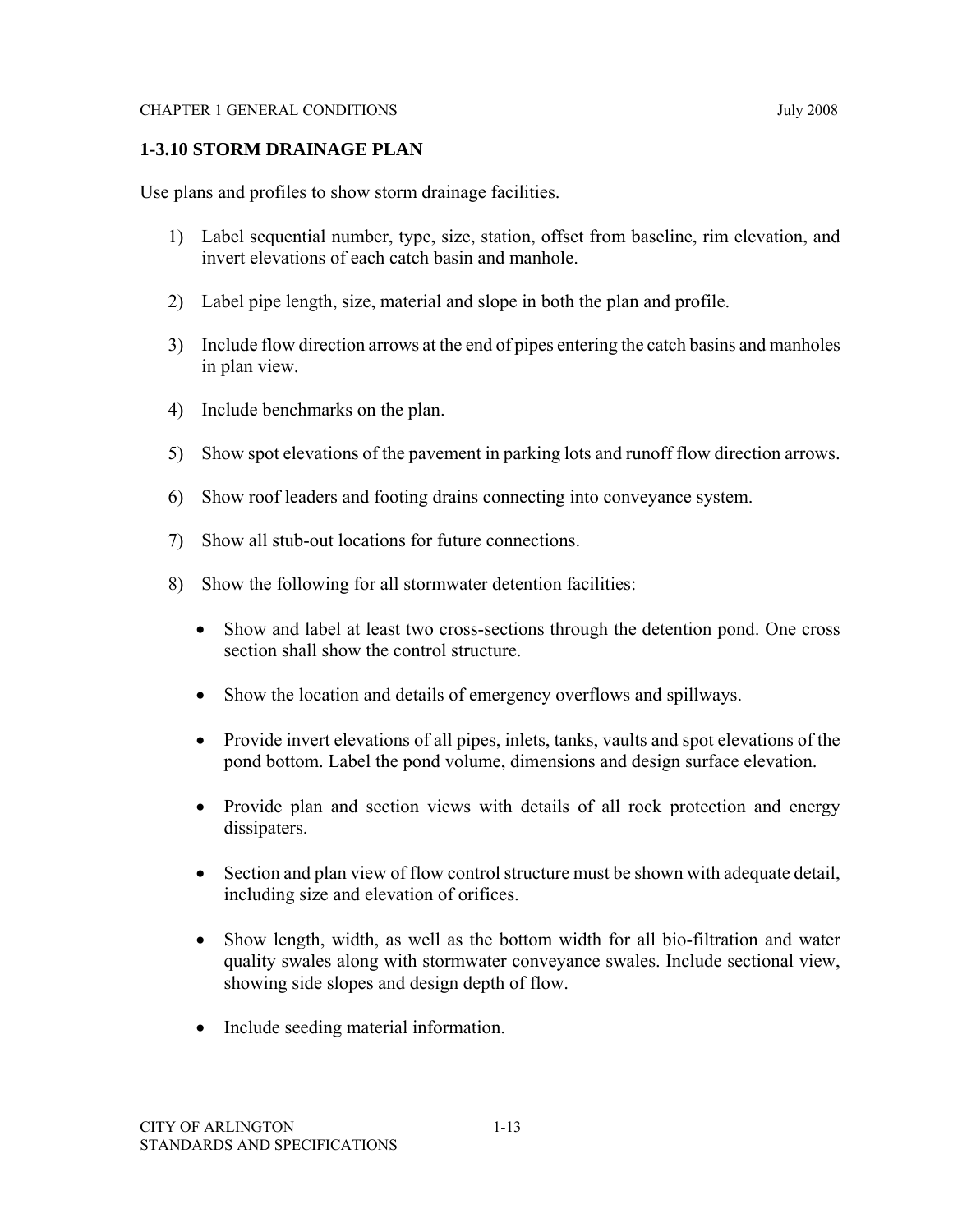#### **1-3.11 WATER DISTRIBUTION PLAN**

Use plans and profiles to show proposed water distribution facilities. Profiles may be waived if approved by the City Engineer (depending on the length of the water main, variation of the ground elevations, and utility conflicts).

- 1) Label all existing water main size and material (e.g., EX. 8 inch DI). Show all existing fire hydrants, meters, and other appurtenances.
- 2) Show "before" and "after" connection details for the water main connections.
- 3) For utility crossings which involve vertical offsets in the water line, provide details showing the crossing, including vertical bends, blocking, shackle rods, and pipe invert elevations.
- 4) Label all types of fitting connections ( $MJ$  = mechanical joints,  $FL$  = flanged,  $PE$  = plain end,  $RJ$  = restrained joint).
- 5) Fire hydrants shall be free and clear of all obstructions, including landscaping or other interferences, for a minimum of 3 feet of clearance around the hydrant.
- 6) Standard Water Notes are required.

### **1-3.12 SANITARY SEWER PLAN**

Use plans and profiles for all proposed sanitary sewer.

- 1) Existing Sanitary Sewer Label all existing sewer main size and material (e.g. EX. 12 inch PVC SS).
- 2) Proposed Sanitary Sewer Label proposed sewer mains including pipe length (measured horizontally from center of manhole to center of manhole), size, material and slope in plan and profile (e.g. 150 L.F. 8" PVC  $@0.50\%$ ). Slope is calculated based on I.E. OUT of upstream manhole, I.E. IN of downstream manhole, and horizontal distance between centers of the manholes.
- 3) Use arrows at the end of pipes entering manholes to show sanitary sewer flow directions in the plan.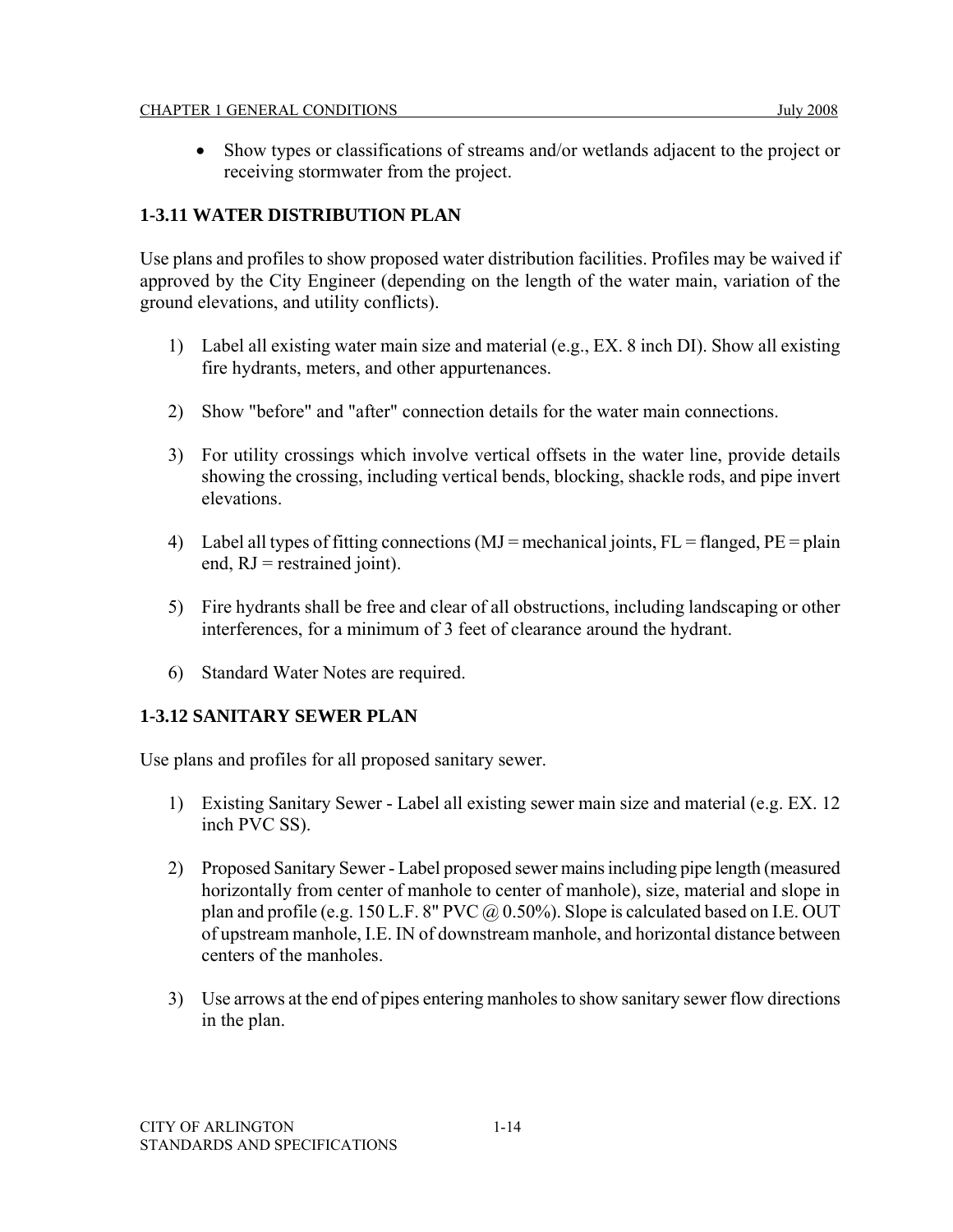- 4) Manhole Label all proposed manholes and cleanouts in sequential order. Label station, offset from baseline, rim elevations and invert elevations and manhole size and type in both the plan and profile.
- 5) Utilities Crossing Where a sewer main crosses or potentially conflicts with other utilities, show the location and pipe elevation in the plan with clearance in the profile.
- 6) Sewer Stubs Show all sewer stub locations for future connections and side sewer connection stubs.
- 7) Side Sewer On the plan, indicate the station of side sewer tee from nearest downstream manhole. Indicate the length of the side sewer stub from main to plug at the end of the line. Label invert at the plugged end of the stub.
- 8) Standard Sanitary Sewer Notes are required.
- 9) Other Utilities Other existing and proposed utilities shall be shown in the plans and profiles if the information is available.
- 10) Pavement Restoration If working in existing roadways, indicate the type of pavement restoration required, or refer to the right-of-way permit.
- 11) At connection to the existing sewer system, add a note "Contractor shall physically plug all new sewer connections until all tests have been completed and the City approves the removal of the plugs".

### **1-3.13 COMPOSITE UTILITY PLAN**

Include a composite utility plan sheet showing existing utilities (half tone) and all proposed utilities. The composite utility plan shall show underground utilities and associated surface improvements that include the locations of sewer and storm drain laterals, water meters, fire hydrants, street lighting standards, traffic signal poles, mail boxes, transformers, telephone risers, utility vaults, etc. to establish clearances. Underground utilities of concern include sanitary sewer, storm drain, water, power, cable TV, telephone, street lighting, traffic signal wiring, gas, and overhead electric/telephone/cable facilities. Show locations of relocated overhead utilities and poles where applicable.

#### **1-3.14 LANDSCAPING PLAN**

The development of landscaping is to conform to the basic concepts and principles set forth in the AMC and these Standards. A copy of the Zoning Code is available for review from the Permit Center.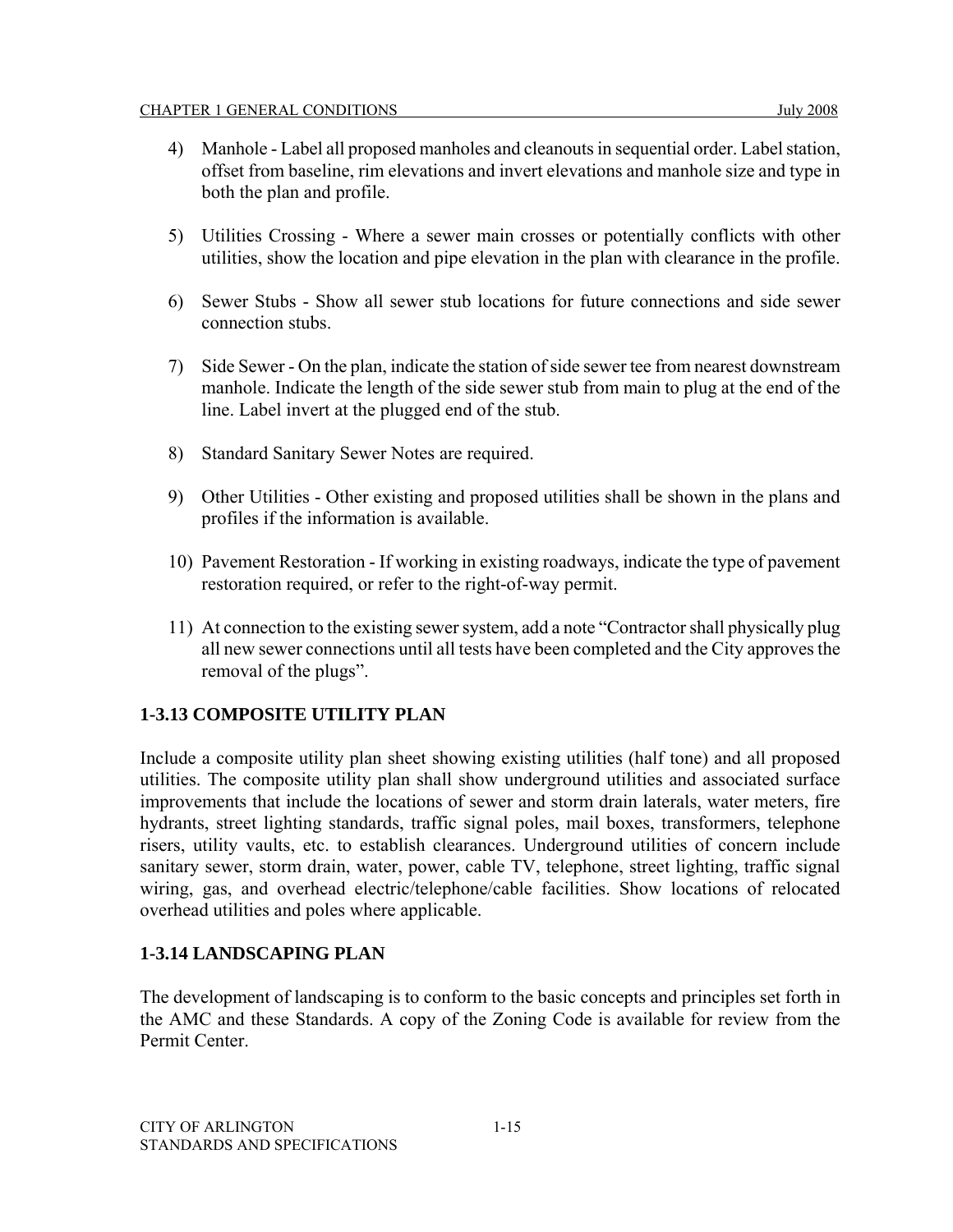In consideration of providing adequate sight lines for visibility, all plans with center boulevard medians shall have plantings so as to minimize sight obstructions. In addition, no one shall plant any vegetation, erect any structure, or perform any action which results in obstructing the view of a fire hydrant for a distance of 10 feet on either side of the fire hydrant along the roadway. The owner/occupant of any area in which a hydrant is located shall be responsible for removing weeds and tree growth from around the hydrant for a distance of no less than 10 feet.

Landscaping plans for critical areas or their buffers must be reviewed by the Natural Resources Manager.

#### **1-3.15 STRUCTURAL PLAN**

Structural plans shall be prepared by a Professional Engineer licensed in the State of Washington.

### **1-3.16 CHANNELIZATION AND SIGNAGE PLAN**

Channelization and signage plans may be combined with the Road Improvement Plan.

#### **1-3.17 ILLUMINATION PLAN**

Street light pole locations must be shown in the site civil plans. Street light plans shall be prepared in accordance with PUD Standards and approved by PUD. The Developer shall provide the City with a copy of the approved street light plans before site civil plan approval.

#### **1-3.18 TRAFFIC CONTROL PLAN**

Traffic control plan may be prepared by the Developer's Engineer as part of the site civil plan submittal, or by the Contractor before construction starts. All traffic control plans shall comply with *MUTCD* and be reviewed and approved by the City prior to initiating any work.

1) General

The Contractor shall conduct their operations so as to offer the least possible obstruction and inconvenience to the public and shall have under construction no greater length or amount of work than they can prosecute properly with regard to the rights of the public. The Contractor shall not open up sections of the work and leave them unfinished, but shall finish the work in progress as practicable.

Unless otherwise approved in writing by the City Engineer, all public traffic shall be permitted to pass through the work with as little inconvenience and delay as possible. The Contractor shall keep existing roadways with streets adjacent to or within the limits of the project open to the public in addition to being maintained in a good and safe condition for traffic at all times. The Contractor shall remove any deposits or debris and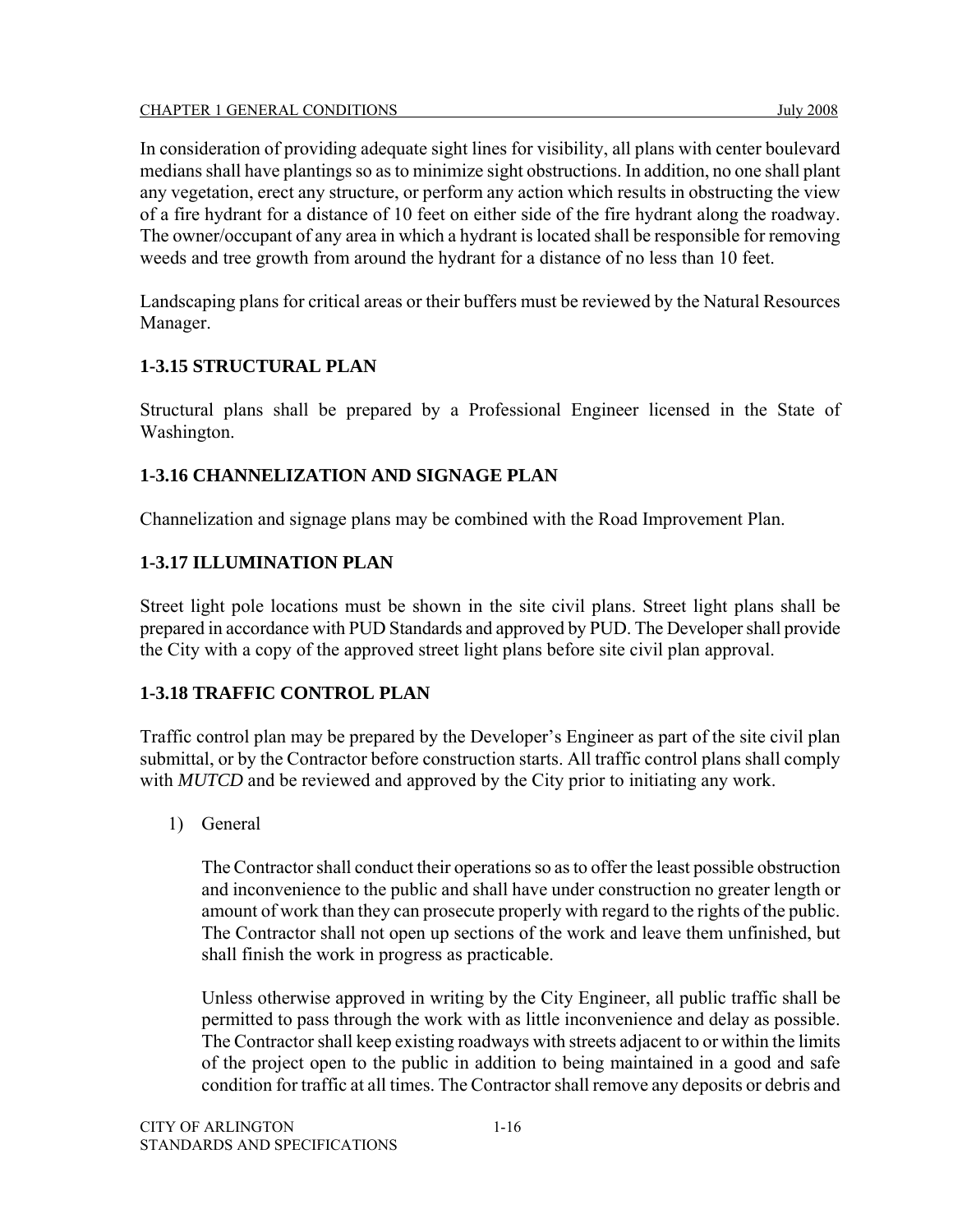shall repair any damage resulting from their operations. Convenient access to driveways, houses and buildings along the line of work shall be maintained. Emergency access shall be maintained to all residences and businesses at all times unless special arrangements have been prepared by the Contractor and approved by the Fire Chief prior to starting work.

2) Detours, Lane and Road Closures

Approval must be received from the City Engineer in advance for all proposed detours, lane and roadway closures. A formal traffic control plan complying with the *MUTCD* shall be submitted for review at least ten (10) working days prior to a scheduled closure.

Longer review times may be necessary where notices to the public are required. The City will give 48 hours advanced notification to the Police, Fire, Postmaster, School District, solid waste provider and Community Transit to allow advance planning of travel routes. Roadway closures shall require the posting of an advanced roadway closure sign placed for each direction of affected travel seven (7) days in advance of the closure.

3) Haul Routes

The City shall have the authority to determine truck haul routes related to grading/construction activities. Where reasonable alternative routing of construction related vehicles can occur to the arterial system as determined by the City, the approved haul routes may be conditioned so as to minimize construction related impacts on residential roadways or other roadways not intended for heavy truck use.

4) Flaggers, Barricades and Signs

Licensed flagger(s), barricades and signs shall conform to the requirements established in the latest edition of the *MUTCD*. The Contractor shall prepare a traffic control plan showing the required construction signing, barricades and flagger(s) for the project. The plan shall be submitted to the City Engineer at least ten (10) working days in advance for review and approval for signage and barricades to be required. All equipment and materials required for traffic control shall be furnished, installed and maintained by the contractor to the satisfaction of the City Engineer.

During construction activity at signalized locations, an off-duty, uniformed police officer shall be required at all times the signal or beacon is turned off, or when the traffic signal indicator is countermanded or if the City Engineer determines it is necessary for traffic control. Officers are also required for new traffic signal work. A uniformed police officer shall be provided at the expense of the Developer. For information on police officer availability, call the City of Arlington Police Department at 360-403-3400.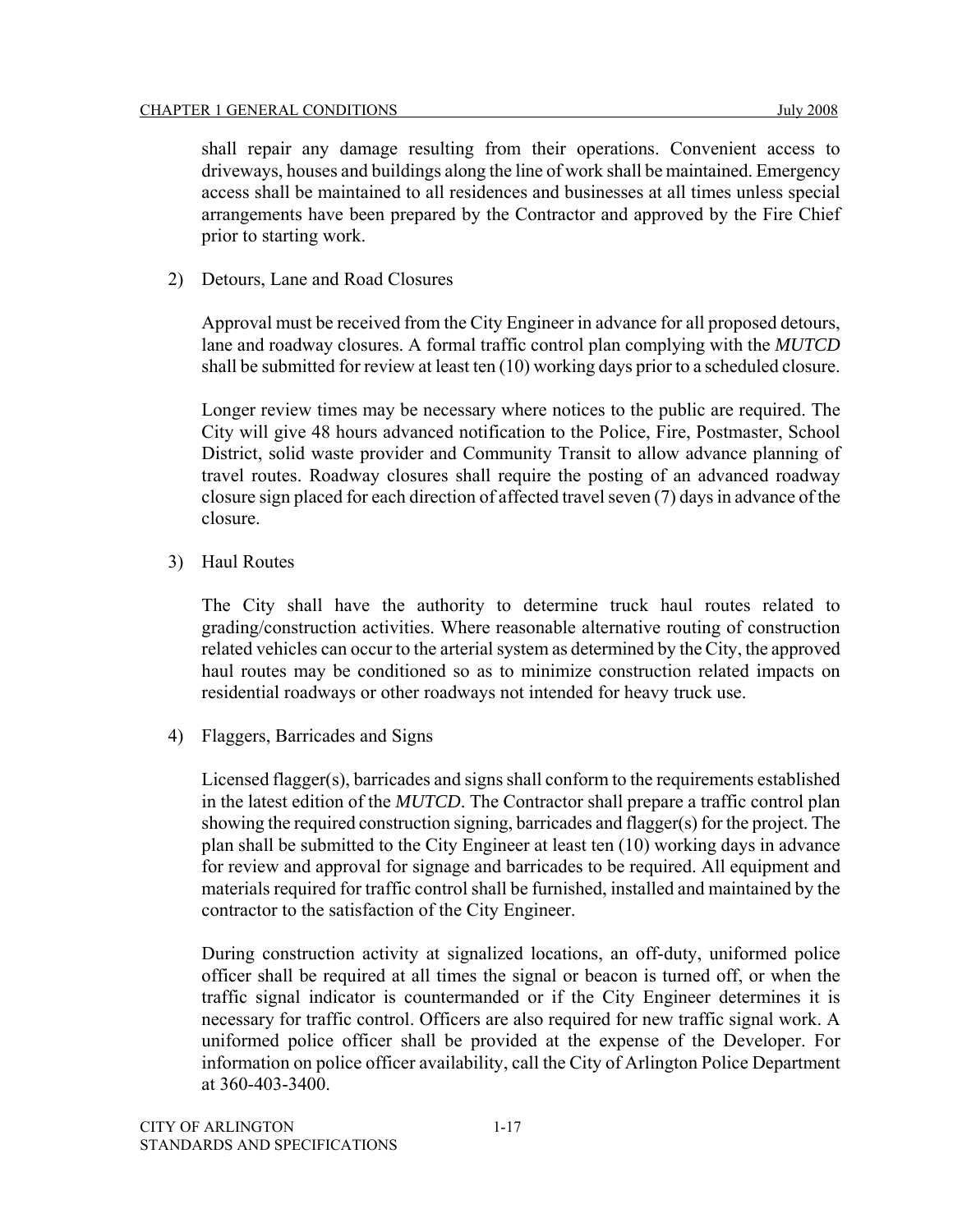#### **1-3.19 EASEMENTS**

Utility improvements that are to be part of the public system and represent part of the City's capital improvements shall be constructed in the public's right-of-way or easements. Easements to accommodate utilities shall also be provided for projects which require new roadway construction or widening of existing roadways. This shall include subdivisions, short plats, planned unit developments, binding site plans, and certain building projects. The Zoning Code may establish additional requirements for right-of-way dedications, setbacks, and site improvements.

A permanent non-exclusive easement shall be reserved for and granted to all utilities (and their respective successors and assigns) serving the Developer's project. The exterior easement shall be ten (10) feet wide, located parallel to and contiguous to the road right-of-way, across the frontage of all lots, tracts, and common areas. The utility companies may use the easement to install, lay, construct, renew, operate, maintain and remove underground conduits, cables, pipes, and wires, together with other necessary facilities and equipment. The easement shall provide right-of-entry upon the easement at all times for maintenance and repair of necessary facilities. Utility easements shall not be located lineally in critical areas or their buffers, but if necessary they may be allowed to cross through perpendicularly in a manner not impacting naturally occurring functions.

All other easements for public utilities shall be a minimum of fifteen (15) feet in width. The City may require greater easement width to accommodate larger pipe sizes, deeper cover depths, access needs, or other special requirements.

All easements shall have a five (5) foot minimum building setback line (BSBL) from each edge of the easement. BSBL from vegetated stormwater easements shall be fifteen (15) feet for natural vegetation. All easements shall be located to run within single lots adjacent and parallel to property lines rather than being split by a lot line, unless otherwise approved by the City due to special circumstances. No permanent structures are allowed to be constructed within the easement area.

Landscaping within easements shall be restricted to low growing, non-invasive type shrubs, grasses, beauty bark, etc. In addition, paved vehicular access will be provided to all manholes, except as specifically approved by the City Engineer.

All easements shall be dimensioned and accurately drawn on the construction plans and as-built plans. All easements not directly related to the recording of a final plat shall be recorded before final plat, or project is accepted, or before any Certificates of Occupancy are issued. The following information shall be provided to the City for the examination of all easements:

1) A legal description(s) of the easement certified by a licensed Professional Land Surveyor.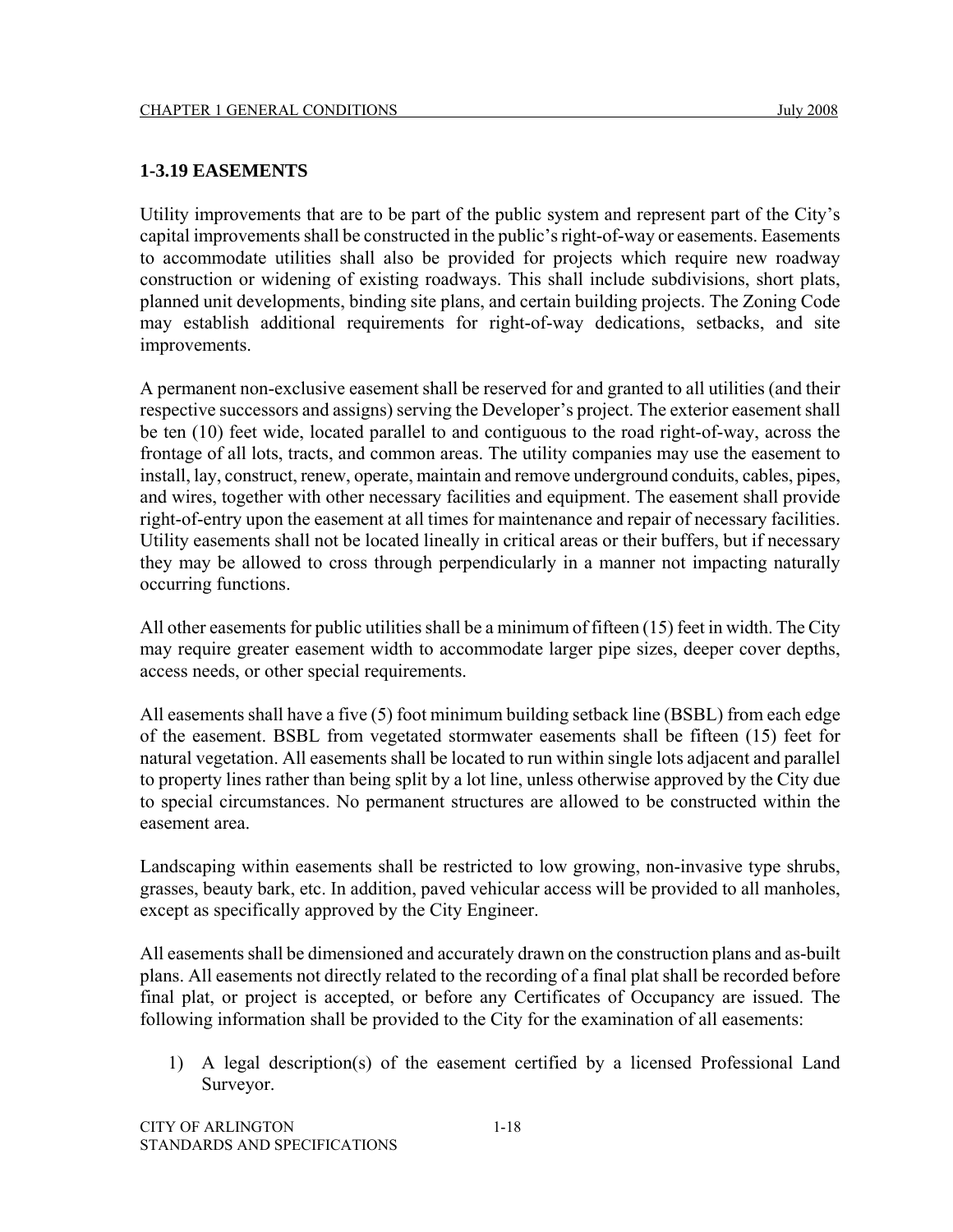- 2) A current title report covering the properties to be encumbered by the easement.
- 3) A scaled drawing on a letter size sheet  $(8\frac{1}{2} \text{ inch} \times 11 \text{ inch})$  shall accompany all legal descriptions, showing the easement in a clear and legible manner, with bearings and distances along all sides, the center line and distances to any visible physical appurtenances such as fences and structures.

The following information shall be provided to the City on the construction plans for the examination of all easements:

- 1) Easement width and location.
- 2) Location of the utility within the easement.
- 3) Distance from the utility line to the easement centerline.
- 4) Water mains, sanitary sewers, and storm drain lines shall normally be located at the center of the easement.
- 5) AF# of easements.
- 6) Label all easements granted to the City as "Public Utility Easement" (e.g., 15' Public Utility Easement to the City of Arlington).

Easements granted to the City of Arlington for the placement of public utilities shall be on the City's standard easement form. The easements shall be recorded with the County after acceptance of the dedication is acknowledged on the face of the document by the appropriate City official.

If the easements dedicated to the City are in a plat located in unincorporated Snohomish County, the easements may be recorded in the County plat or recorded separately. If the Developer chooses to record the easement in the County plat, the Developer shall,

- Show the City easements and include proper easement language on the face of the plat,
- Provide a signature line for the City Engineer's approval of the easement, and
- Submit four (4) copies of the plat for the City Engineer to review.

The City Engineer will sign off on the County's plat after obtaining the authorization from the City Council.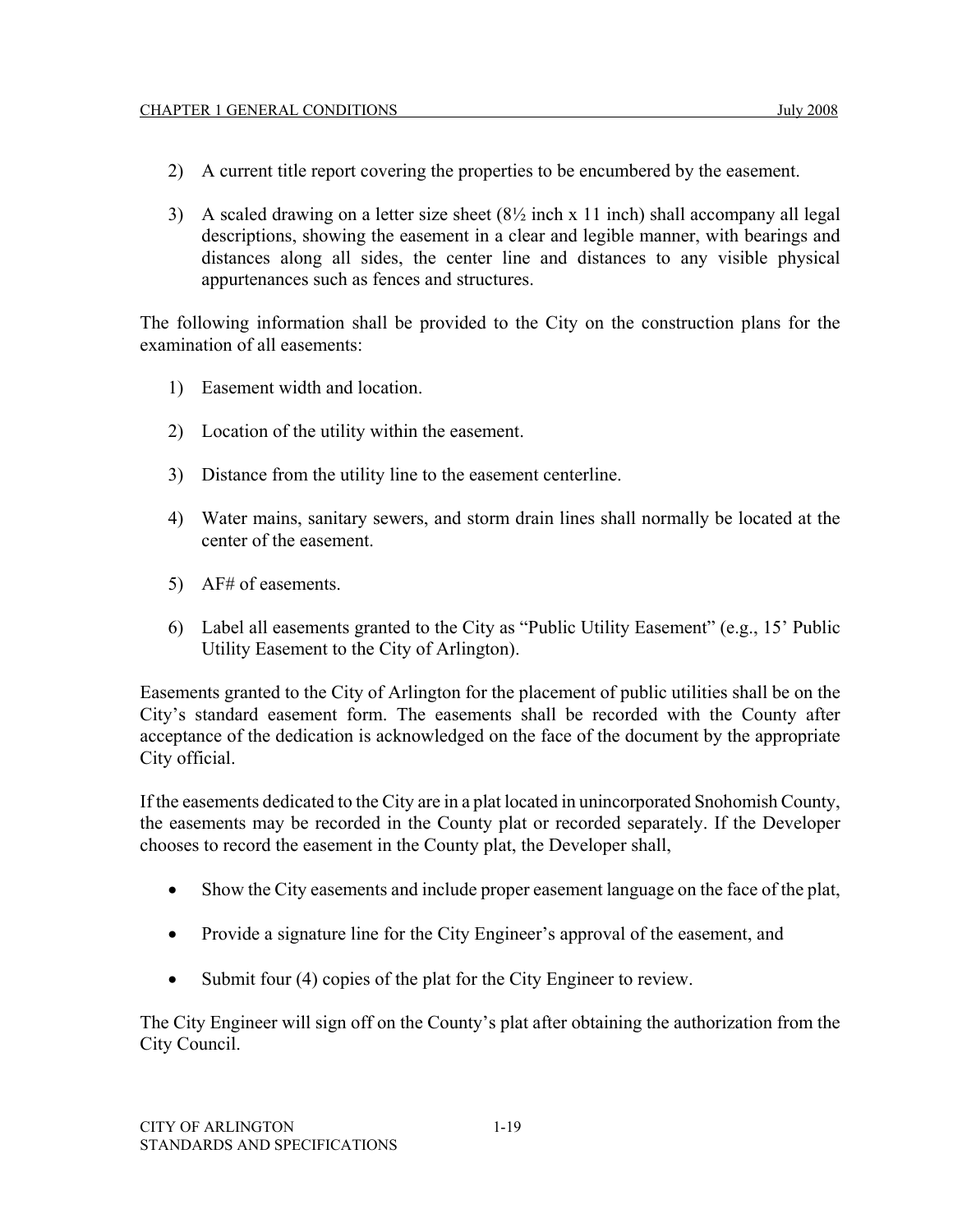# **1-4 GUARANTEES, BONDS AND INSURANCE**

Guarantees in the form of performance and maintenance bonds and insurance will be required for all public works improvements.

Acceptable methods of performance guarantees will be as follows:

- 1) Performance Bond.
- 2) Assignment of Funds.

Standard forms of the above referenced documents acceptable to the City will be available from the Permit Center. Changes or substitutions for the above noted forms will require advance review and approval by the City Attorney. The Developer will be responsible for all legal expenses incurred by the review. A written request for deviation to the standard form may be presented to the City.

The Developer shall provide a detailed cost of construction estimate to the City, prepared by a Professional Engineer licensed in the State of Washington, for the cost of improvements based on the approved plans. The estimate shall itemize descriptions, quantities and unit costs. The submitted data will be reviewed by the City for use in establishing the bond amounts. The bond amount will equal one hundred and fifty percent (150%) of the approved Engineer's cost of construction estimate. The estimate shall be provided during the initial site civil permit submittal.

#### **1-4.01 PERFORMANCE BONDS**

Performance bonds will be required for all improvements located in the public right-of-way, including all roadway, utilities and drainage construction as detailed on the approved plans. Performance bonds will also be required for all City utility improvements in easements. Following is a summary of typical bonds required;

- Road / Alley (Public)
- Drainage / Grading (Public)
- Utilities (Public)
- T.E.S.C. (Private and Public)

The initial guarantee and subsequent extensions will be limited to 2 year increments. If time extensions are approved, the bond amount shall be revised to reflect inflation and/or other cost impacts.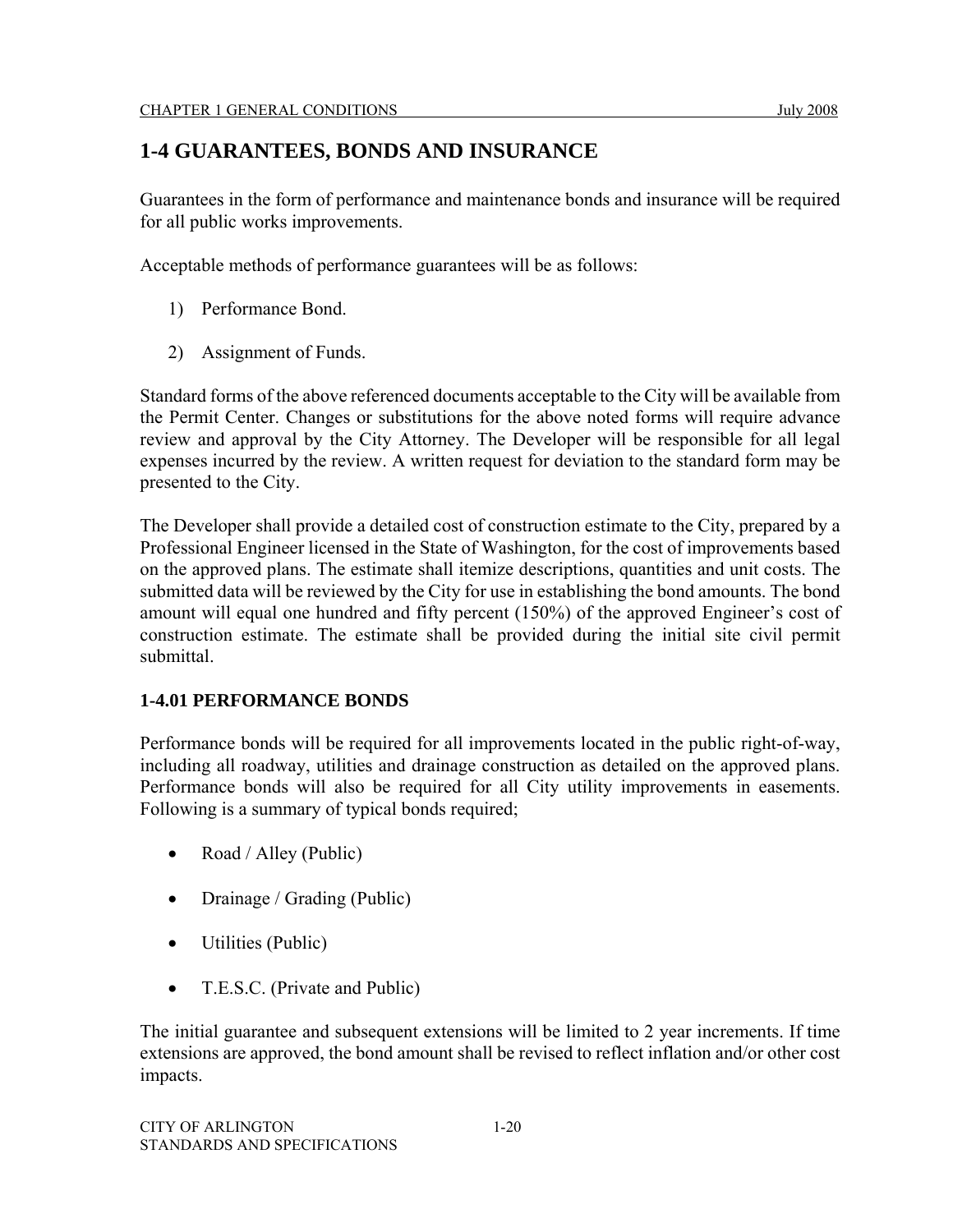Before the City will release the performance bond or surety, the Developer shall:

- 1) Dedicate right-of-way to the City is required.
- 2) Record all easements with the County.
- 3) Request a final inspection, complete and obtain approval on corrections as identified by the City Inspector.
- 4) Provide Mylar and electronic copies of as-built plans.
- 5) Provide the Bill of Sale for water utility, sanitary sewer utility and/or storm drainage utility.
- 6) Post a maintenance bond or other surety accepted by the City as described in Section 1- 4.02.

#### **1-4.02 MAINTENANCE BONDS**

Maintenance bonds will be required at the time of final acceptance of the constructed public works and/or improvements required by City ordinance. The maintenance bond amount will be equal to twenty percent (20%) of the documented final cost of the improvements. The maintenance bond must be in place prior to the City's release of the performance bond. Methods of posting a maintenance bond shall be the same as for performance bond and shall be for two (2) years.

#### **1-4.03 INSURANCE**

Certificates of insurance shall also be provided by the Permittee, the Developer, and/or the Contractors on forms approved by the City Attorney prior to issuance of permits for construction. The insurance shall be in the amount of \$1,000,000.00 per occurrence. The Certificate of Insurance shall name the City of Arlington as additional insured and shall not be cancelable without thirty (30) days prior written notice to the City. The surety company shall be authorized to transact business in the State of Washington.

#### **1-4.04 PERMITS**

Various permits may be required for an individual project, based upon the scope of the project proposal and conditions established during the pre-application and/or pre-design meetings, or during the permit approval process. The applicant is responsible for submitting all necessary applications accompanied by the required number of plans, details, calculations, specifications, estimates, and bonds as established by the Public Works Department. The applicant shall contact the Permit Center and request a list of submittal requirements prior to applying for City permits.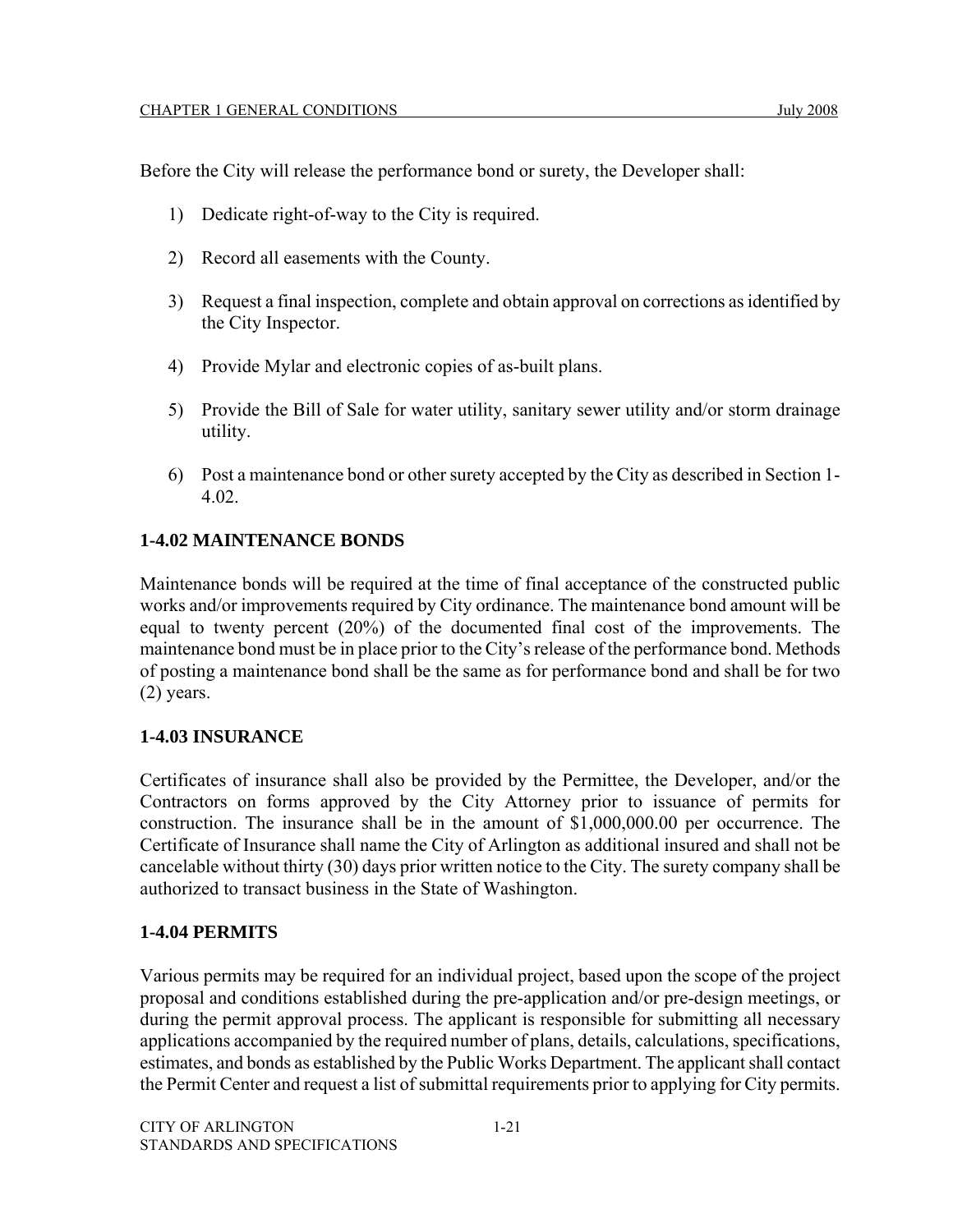Proof must be submitted that all contractors and subcontractors are licensed in the State of Washington.

No permit(s) shall be submitted unless the written application for the applicable permit(s) has been completed.

Questions regarding permit requirements should be directed to the Permit Center. Applicants may be required to schedule and attend a pre-application meeting with City staff, depending on the type of project, prior to completing documents for permit submittal.

The approved applicant's copy of all the permit(s), together with a set of plans approved by the City shall be available on the job site whenever work is in progress on any portion of the project.

It is unlawful for any person to exhibit a permit at or about any project not covered by such permit, or to misrepresent the number of the permit or the date of expiration of the permit.

Following is a list of the City permits that may be required for various site civil projects:

- 1) Right-of-Way Permit.
- 2) Grading Permit.
- 3) Utility Permit (Stormwater, Sanitary Sewer and Water).
- 4) Underground Fire Sprinkler Permit

Other agencies such as those listed below may require review and approval for a proposed project. The applicant shall be responsible to coordinate with those agencies and provide the City with copies of the approval and/or permits. It is the Developer's responsibility to obtain approval/permits not listed here.

Construction Plan Approval WA State Department of Transportation Construction Stormwater Permit WA State Department of Ecology Short Term Water Quality Modification WA State Department of Ecology Industrial Stormwater Permit WA State Department of Ecology Underground Injection Control Permit WA State Department of Ecology 401 Water Quality Permit WA State Department of Ecology Hydraulic Project Approval (HPA) WA State Department of Fish & Wildlife Grading in Cultural Areas WA State Office of Historic Preservation

CITY OF ARLINGTON 1-22 STANDARDS AND SPECIFICATIONS

#### **Agency Permit/Approval**

- Developer/Local Agency Agreement WA State Department of Transportation
	-
- Channelization Plan Approval WA State Department of Transportation
- Right-of-Way Permit WA State Department of Transportation
	-
	-
	-
	-
	-
	-
	-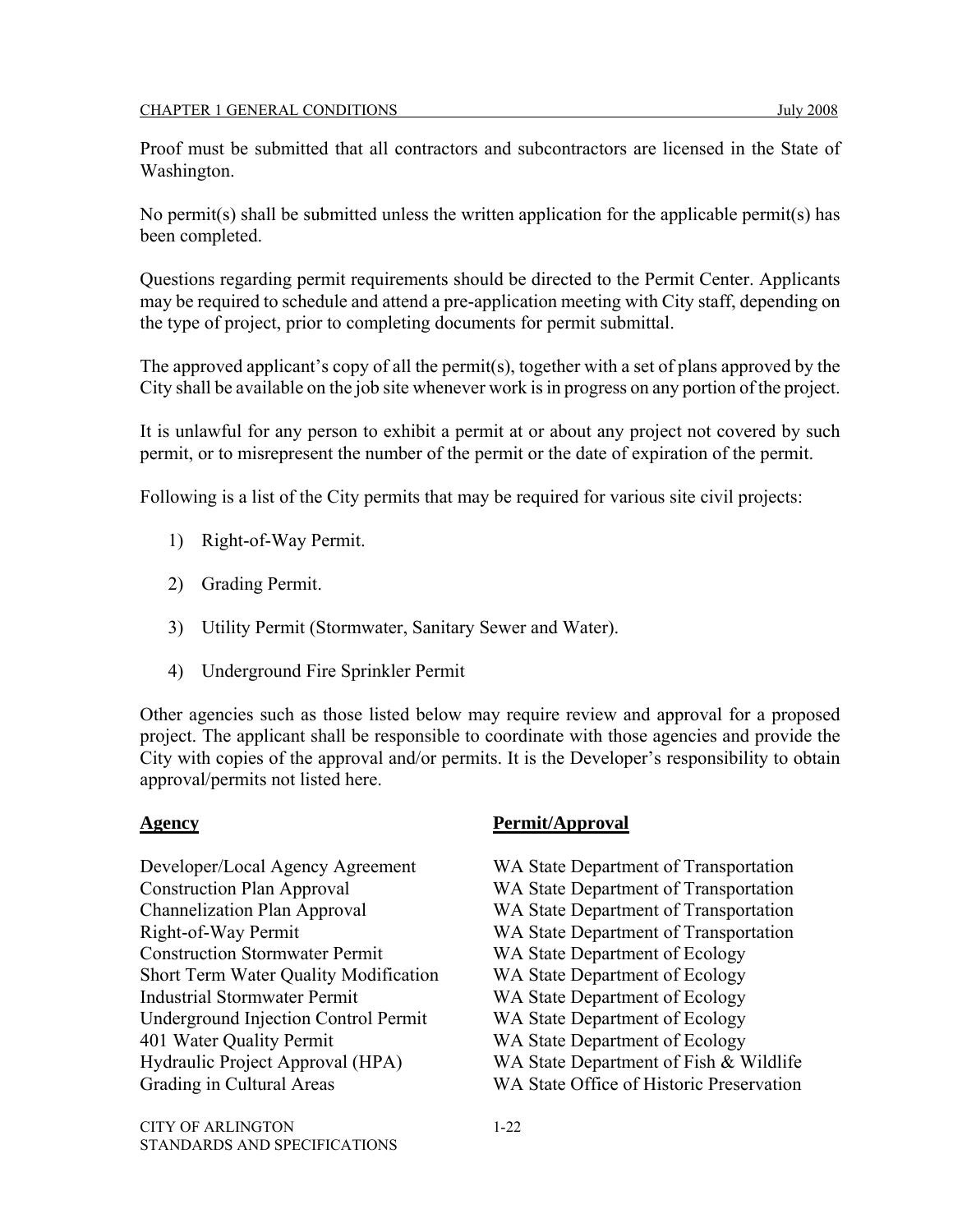| Grading in Cultural Areas         |
|-----------------------------------|
| Section 10 Permit                 |
| Section 404 Permit                |
| On-Site Sewage and Well Permits   |
| Right-of-Way Permit               |
| <b>Street Light Plan Approval</b> |
| <b>Water/Sewer Permits</b>        |
| Mailbox Approval                  |

Stillaguamish Tribe U.S. Army Corps of Engineers U.S. Army Corps of Engineers Snohomish County Health District Snohomish County Public Works Snohomish County PUD City of Marysville Public Works U.S. Postmaster (Arlington Station)

# **1-5 LEGAL RELATIONS AND RESPONSIBILITIES**

The permittee shall at all times comply with all Federal, State and Local laws and ordinances, and any regulations which in any manner affect the project.

The permittee and their contractor shall release, indemnify and promise to defend and hold harmless the City, its officers, employees and consultants from and against any and all liability, loss, damage, expense, actions and claims, including costs and reasonable attorney fees incurred by the City in defense thereof, asserting or arising directly or indirectly on account of any violation of laws, ordinances or regulations whether such violations are by the contractor, their subcontractors, their employees, or their agents.

# **1-6 CONSTRUCTION HOURS**

Except in the case of emergency or unless otherwise approved by the City, per AMC 11.01.120, the normal hours for construction and development activity, or operation of any heavy equipment shall be between 7:00 am and 7:00 pm, Monday through Saturday. No construction is allowed on Sunday or the following City recognized holidays.

New Years Day Presidents Day Independence Day Veterans Day Martin Luther King birthday recognition Memorial Day Labor Day Thanksgiving and the Friday after Christmas Day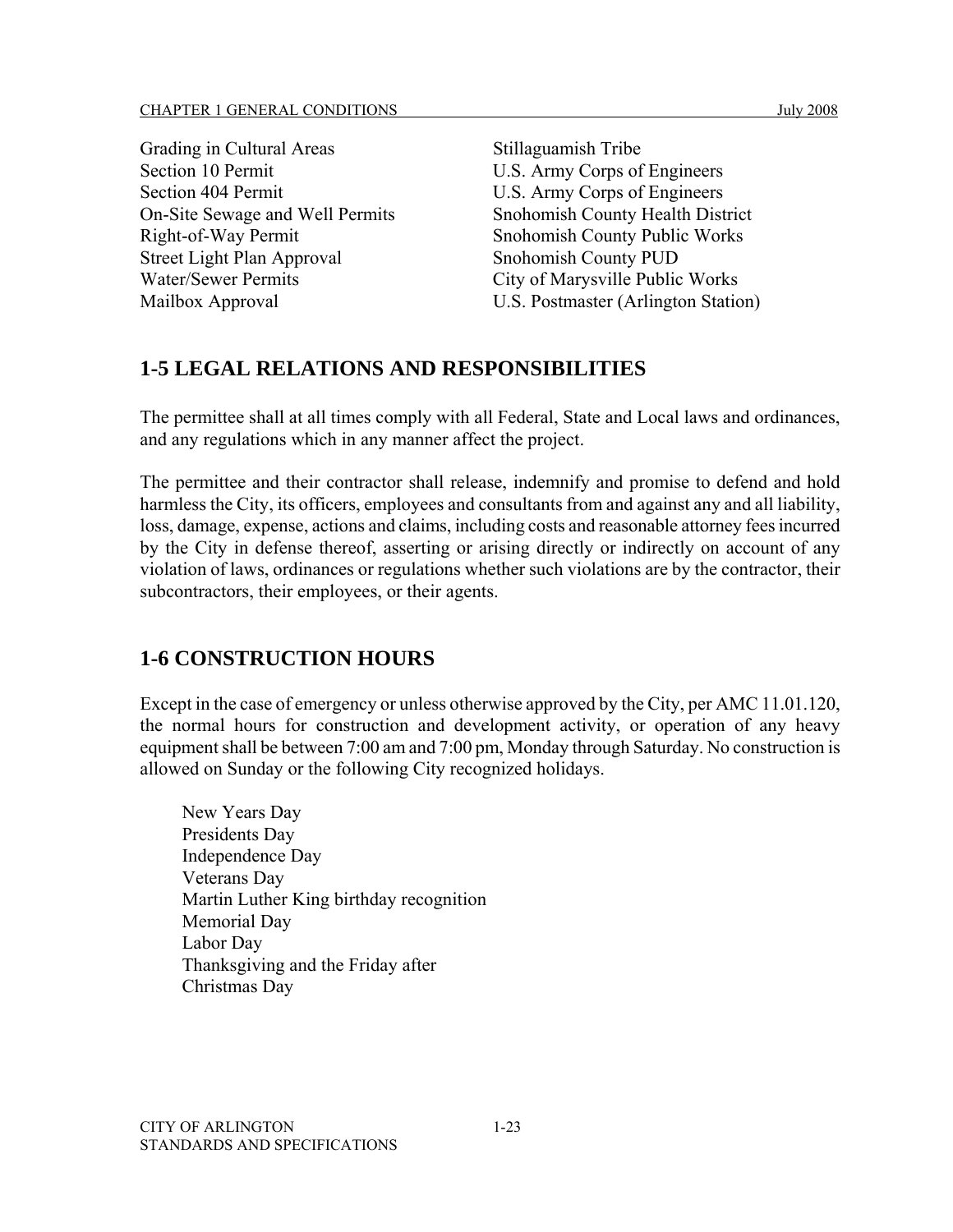# **1-7 CONSTRUCTION INSPECTION**

# **1-7.01 PRE-CONSTRUCTION CONFERENCE**

A pre-construction conference shall be held at the City prior to any construction work being performed by the Developer. Prior to the pre-construction meeting, the Developer shall have in their possession, construction plans approved by the City, performance bond, and all required City permits, which may include but not be limited to right-of-way permits, grading permits and underground fire sprinkler permit necessary to perform the work. The Contractor shall also have any and all permits required by other outside agencies.

The person who will be responsible for completion of the work shall be present during the entire pre-construction conference. It is the Developer's responsibility to contact the Permit Center to schedule the pre-construction conference.

# **1-7.02 MATERIALS SAMPLING & TESTING**

It shall be the responsibility of the Developer to provide test reports certified by a Professional Engineer licensed in the State of Washington to verify compliance of materials used in the project. Sampling and/or testing shall be at a frequency and magnitude determined by the City. Copies of all test reports shall be furnished to the City Engineer. All costs incurred for testing or sampling, as required, shall be the responsibility of the Developer.

### **1-7.03 INSPECTION OF WORK**

Construction or improvement work performed within the City, whether on private property or within the public right-of-way, shall be completed in accordance with the approved plans and specifications to the satisfaction of the City.

No work shall be started until such plans are approved. Any revision to such plans shall be submitted by the Developer's Engineer to the City Engineer for approval prior to performance of the work.

The City Engineer and other City officials will have the authority to enforce these Standards as well as other referenced or pertinent specifications and will appoint project engineers, assistants and inspectors, as necessary, to inspect the work for compliance.

The Contractor shall give the City timely notice that the work, or any part thereof, which has been constructed and is ready for inspection. In no event shall the work or any portion thereof, be covered up or placed into operation until the City Inspector has directed otherwise. If any work has been covered up without prior inspection or authorization by the City Inspector, it may be dug up for inspection at the discretion of the City Inspector, at the Developer's expense.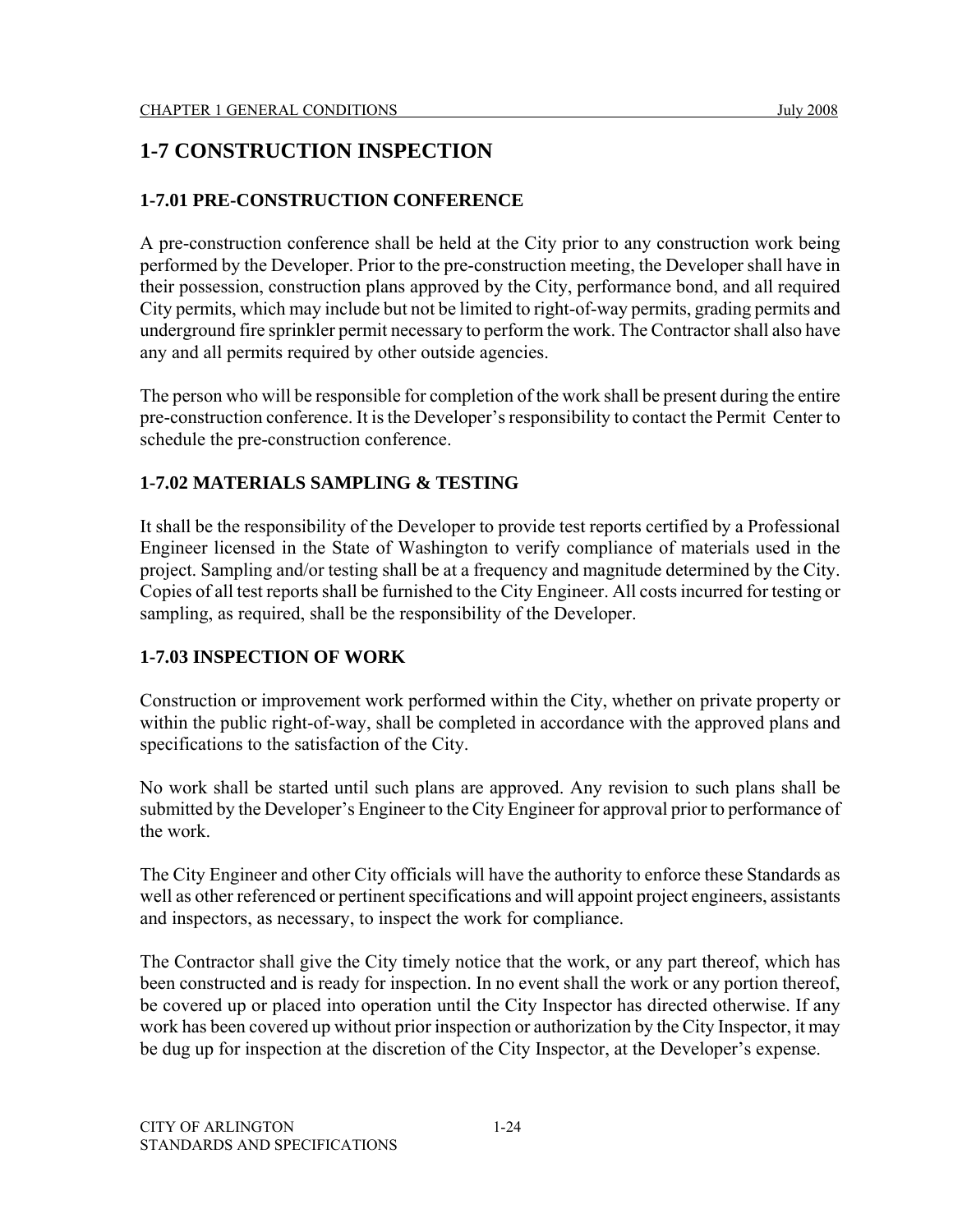For inspections required on private property due to issuance of permits by the City, the City retains the right to enter the subject property at reasonable times for purposes of inspection for compliance with permit conditions. The Contractor shall provide access for the City Inspector.

To ensure the Inspector's safety and access during these inspections, the Contractor shall provide any equipment needed, such as walkways, railings, ladders, and platforms. When the City Inspector requests the Contractor shall (without cost to the City) provide samples of materials used or to be used in the work. Inspection by the City does not relieve the Developer/Contractor of their obligation to furnish satisfactory material and workmanship.

If at any time during construction the City finds that the Contractor is not adhering to these Standards, the City Inspector has the right to stop work on the project until full compliance has been met.

# **1-7.04 FINAL INSPECTION OF WORK**

All materials and completed work shall, before acceptance by the City, be subject to final inspection by the City Inspector.

Prior to final acceptance, all items as identified by the City Inspector, needing additional work shall be completed and re-inspected to the satisfaction of the City Inspector.

# **1-8 PROTECTION OF PROPERTY AND UTILITIES**

### **1-8.01 PROPERTY**

The Contractor shall protect and preserve from damage, interference and destruction all private and public property on or in the vicinity of the work. If such property is damaged or destroyed or its use interfered with by the Contractor or their agents, it shall be restored immediately to its former condition or better by the Contractor at their expense and such interference terminated.

### **1-8.02 UTILITIES**

The Contractor shall protect from damage to private and public utilities, including telephone lines, cable television lines, power lines, sewer, water lines, storm drain, railroad tracks, street lighting, traffic signals, and similar facilities. Before beginning any excavation, the Contractor shall provide notice of commencement to all owners of underground facilities through the onecall locator service, phone number 1-800-424-5555; or notice shall be given to all individual utility owners. Such notice shall not be less than two (2) and no more than ten (10) business days before the scheduled date of excavation.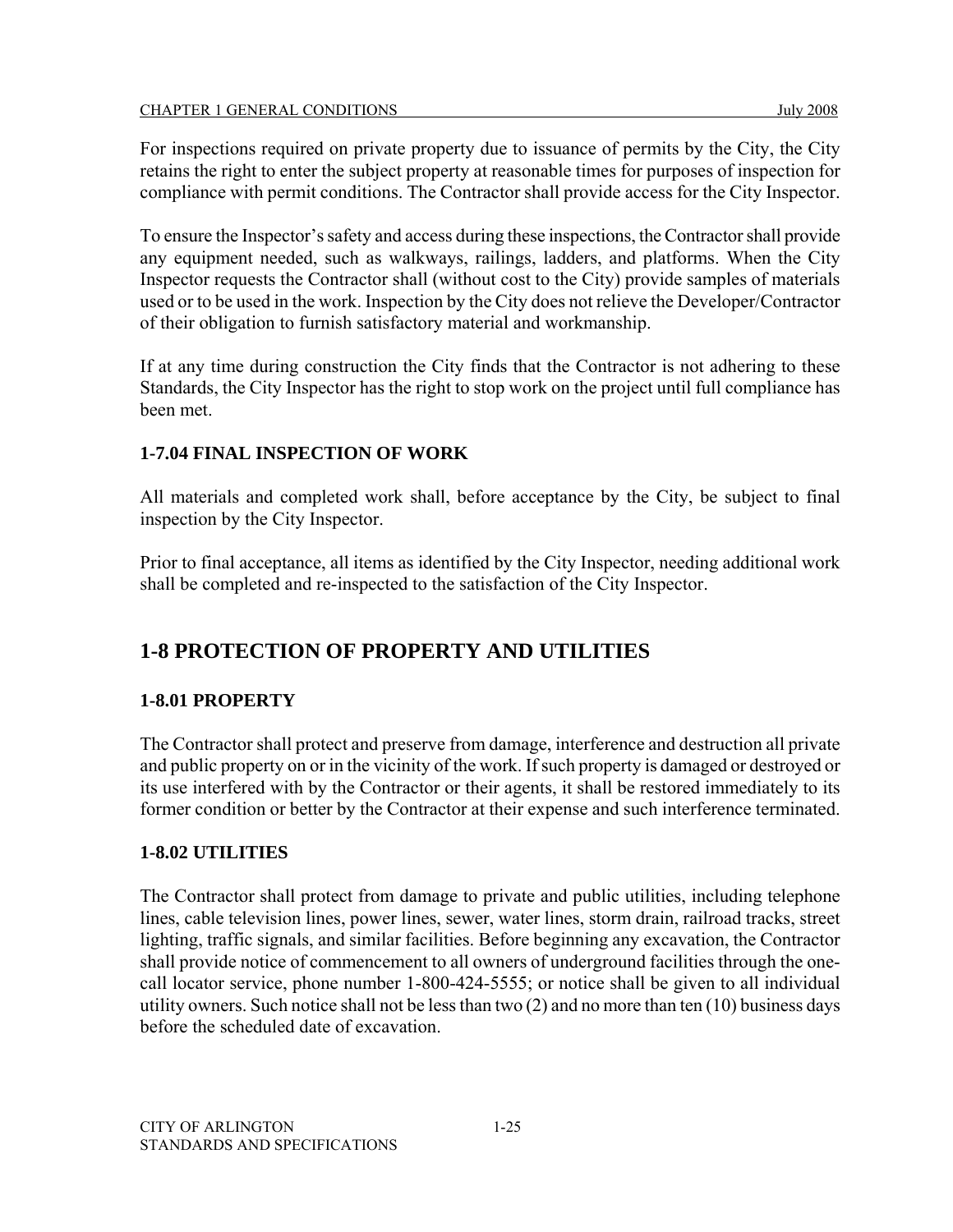# **1-9 SITE MAINTENANCE**

The Developer and Contractor shall schedule and control their work so as to prevent all hazards to public safety, health and welfare.

- 1) The Developer shall ensure that no project-related dust, dirt, or construction debris remains on any public roadway. Roadways shall be cleaned of dirt and debris, on no less than a daily basis, at the end of each day. In addition, the Developer shall supply a roadway sweeper to clean up public roadways, which have been burdened by the project's construction debris, within twenty-four hours of verbal or written notice by the City.
- 2) Pedestrian facilities shall be kept free of obstruction, and continuity shall be maintained at all times unless otherwise approved by the Department of Public Works.
- 3) On existing roadways, two-way traffic shall be maintained at all times unless lane closures or detour plans have been approved in advance by the City.
- 4) Pedestrian and vehicular access to occupied buildings shall be maintained at all times except where approval from the building owner has been obtained.
- 5) Access to mail boxes shall be provided during construction.
- 6) City owned infrastructure (i.e., manholes, fire hydrants, valve boxes, meters, etc.) shall be accessible at all times.
- 7) Contractor shall protect the City's storm drain system, streams, and wetlands from sediments. Any critical areas or their buffers impacted by construction shall be restored by the Developer/Contractor at their expense.

# **1-10 ASBESTOS CONTROL**

The Contractor shall refer to *Puget Sound Air Pollution Control Authority (PSAPCA*) Guidelines for identification, inspection, reporting, handling and removal of materials containing asbestos. Asbestos containing material (ACM) may be encountered during a construction project in the form of asbestos cement pipe, pipe insulation, or as insulation in a structure that is being demolished. It can be found in pipe for water and sewer mains, electrical conduits, drainage pipe, and vent pipes, etc. Normal breakage and crushing of the material can cause an asbestos fiber release which presents a serious respiratory hazard. It is imperative that asbestos fiber release be controlled. Citations by regulatory agencies for an asbestos fiber release carry substantial fines.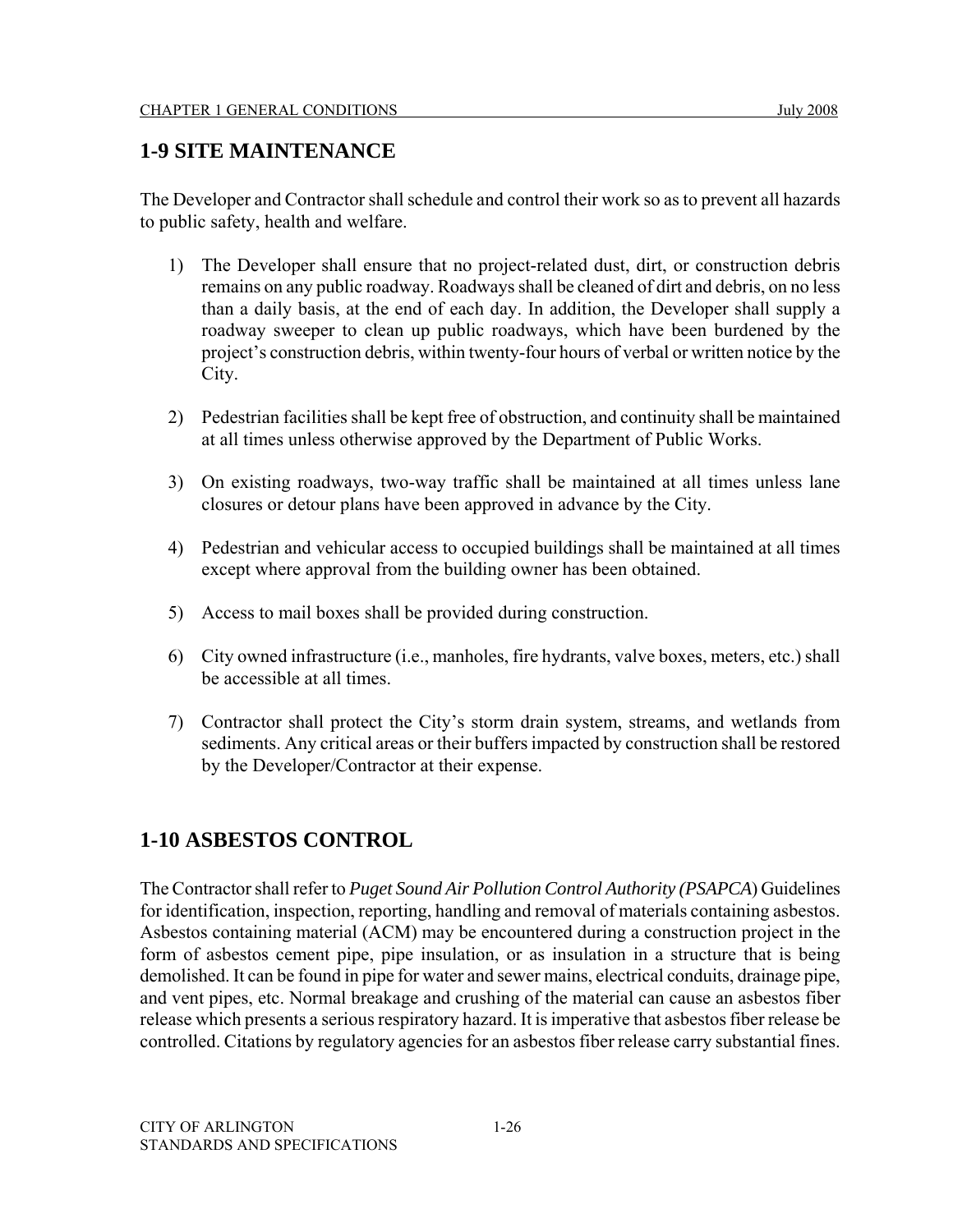When required by applicable laws and regulations, the Contractor shall have all asbestos legally removed from the site and properly disposed of by a State licensed Asbestos Contractor in accordance with the practices specified by the *State of Washington Department of Ecology*, Snohomish County Solid Waste Division and all other pertinent State and Federal Regulations. See WAC 296-62-077.

# **1-11 AS-BUILT DRAWINGS**

Before any work is accepted by the City, the Developer or their Engineer shall supply the City with as-built plans (construction corrected record drawings) on Mylar bearing the stamp and signature of either a licensed Professional Engineer or a Professional Land Surveyor and approved by the City Engineer. Paper and electronic copies of the as-built plans shall be provided by the Developer as directed by the City Engineer.

As-built plans shall be prepared based on

- 1) Construction plans,
- 2) As-built survey,
- 3) Contractor's redlines, and
- 4) City Inspector's review comments.

Sheets containing Temporary Erosion and Sediment Control (T.E.S.C.) Plan, T.E.S.C. Details and Notes, City of Arlington Standard Details, Traffic Control Plan, and Landscaping Plan are not to be included in the as-built plans. In the Index to Sheets on the Title Sheet, the titles of these sheets shall be struck through and labeled as "NOT INCLUDED", for example,

#### SHT. 3 TEMPORARY EROSION AND SEDIMENT CONTROL PLAN (NOT INCLUDED)

#### SHT. 8 SANITARY SEWER STANDARD DETAILS (NOT INCLUDED)

As-built corrections shall be done by striking through the original design information and adding the correct as-built information using bold face letters/numbers.

The Developer's Engineer shall submit as-built plans printed on standard drafting paper to the City for review. The City will notify the Developer's Engineer to submit as-built plans on Mylar as well as the electronic copy, if the submittal is approved. After the City Engineer approves the Mylars, the City will direct the Developer or Developer's Engineer to submit paper copies of the signed as-built plans.